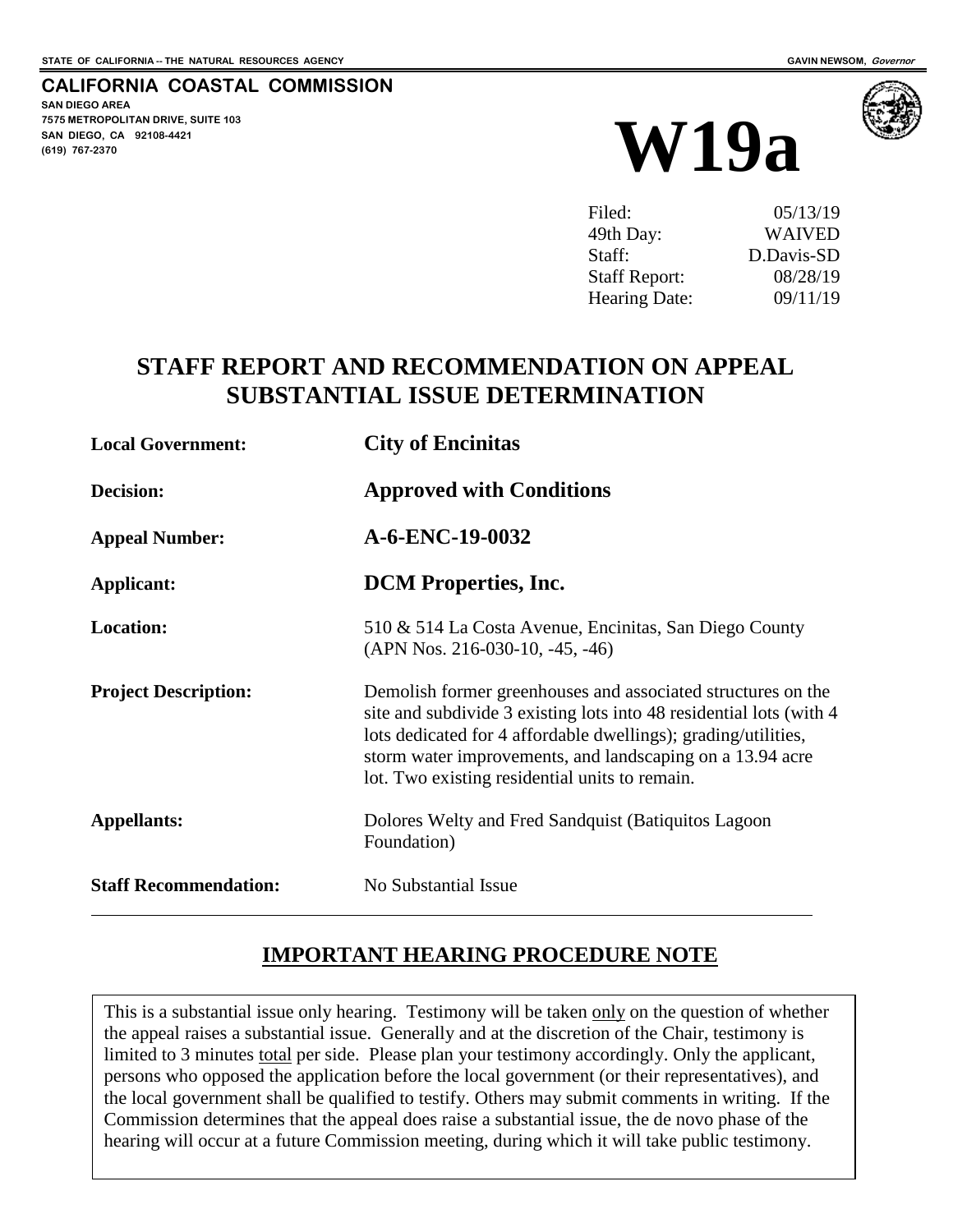## **SUMMARY OF STAFF RECOMMENDATION**

Staff recommends that the Commission, after public hearing, determine that NO substantial issue exists with respect to the grounds on which the appeal has been filed.

The proposed project consists of demolition of the existing structures on the site, subdivision of the site into 48 residential lots, grading, and utilities. No construction of the residences is proposed at this time. The appellants raise nine main issues: (1) the proposed water quality improvements are insufficient to prevent the release of pollutants and hazardous materials into the environment; (2) the burial of pesticide-impacted soil on the site will unfairly burden the future owners of the proposed affordable lots, and, in general, affordable housing opportunities should not be provided through density bonus projects in Encinitas; (3) a connection to a planned public trail that will run parallel to the 1-5 located below the site should be required; (4) the City did not sufficiently analyze the effect of cumulative traffic impacts on La Costa Avenue; (5) the mitigation measures proposed in the EIR are insufficient to protect the wildlife in Batiquitos Lagoon; (6) no mitigation measures relating to bluff erosion were included in the EIR and the City failed to address a nearby fault line; (7) the grading of pesticide-impacted soil on the site will create an airborne hazard for the surrounding community; (8) no mitigation measures are included in the EIR to address the loss of agricultural land; (9) the applicant should have sought a permit from the City of Carlsbad for development occurring within the City's permit jurisdiction; and the project EIR is not consistent with CEQA.

However, the City's approval adequately addressed all coastal resource concerns. Pesticide-impacted soil located on the project site from previous agricultural operations will be buried in the southeast corner of the site pursuant to a plan approved by the County of San Diego Department of Environmental Health (DEH), consistent with the requirements of the LCP. The burial of impacted soil is a common soil remediation method used across the state. Additionally, the burial of the impacted soil on the site has been vetted and determined to be adequate by DEH, San Diego Regional Water Quality Control Board (RWQCB), California Department of Toxic Substances Control (DTSC), the City of Encinitas, and Commission water quality staff. The project will also include several water quality improvements that meet municipal stormwater permit requirements of the San Diego RWQCB, to protect the waters of Batiquitos Lagoon, consistent with the LCP. The EIR also includes a plan approved by DEH to prevent impacted soil from becoming airborne during grading activities.

The LCP encourages affordable housing opportunities by allowing for a density bonus when a project includes an affordable component. The proposed VLI lots will improve coastal access for low-income Californians. The encapsulation area for the impacted soil will include the building pads of 3 affordable lots and 11 market-rate lots located in the southeast corner of the site, not just the affordable lots. The burial plan will comply with all applicable state and federal health and safety requirements, thereby ensuring that the burial of the impacts soil onsite will not impact future residents.

Construction of a trail extending from the project site down to the planned 1-5 trail would potentially require significant development into the inland bluff-face, inconsistent with the LCP, which seeks to protect natural bluffs and discourage defacement and erosion of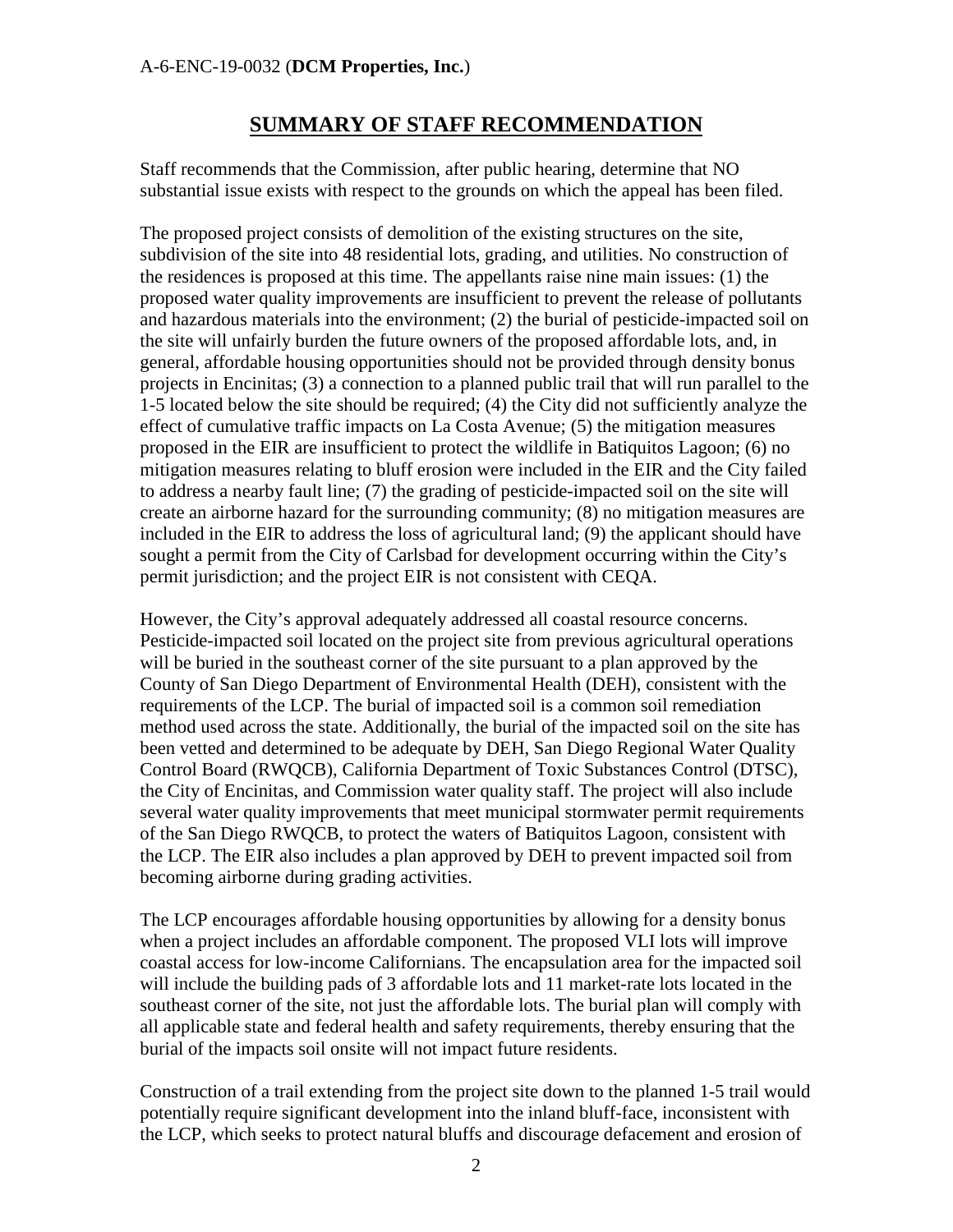the bluff face. The project includes public access in the form of public parks, new sidewalks, and a lagoon overlook. The EIR lists the nearby proposed and approved developments considered by the City for cumulative traffic analysis, which include projects that the appellants assert were not considered by the City.

Three mitigation measures were included in the EIR and incorporated into the CDP to preserve the function of Batiquitos Lagoon as a viable wetland, including requiring a qualified biologist to perform a preconstruction bird survey and imposing specific restrictions to reduce indirect "edge" effects on Batiquitos Lagoon for both current and future development of the site. Consistent with the biological resource policies of the LCP, a 100-foot wide wetland buffer will be maintained from wetland areas in Batiquitos Lagoon and preserved in perpetuity by an open space easement.

The LCP requires the project to comply with a 25-foot wide inland bluff-top setback and several water quality BMPs are proposed to reduce bluff erosion, which was included as a condition of approval in the CDP. No additional mitigation measures relating to bluff erosion were deemed necessary in the EIR. Natural steep slopes on the site will be preserved in perpetuity by an open space easement. The "La Costa Fault" is not a mapped active fault line on the California Department of Conservation Fault Activity Map, suggesting that the fault is either too small or has a low-risk assessment. Regardless of the proximity of the site to any nearby faults, the future construction of the community will be required to comply with state regulations regarding structural seismic safety. The Commission geologist reviewed the geotechnical information and EIR and agrees with the analysis and conclusions regarding the site stability.

The LCP encourages the preservation of prime agricultural land; however, the site does not contain prime agricultural lands, and is designated as Residential (R-3) in the certified LCP; thus, the land use is planned for residential development. The project meets the requirements of the R-3 zoning, and some minor urban agricultural activities will continue on the project site. Thus, the site is not subject to agricultural preservation under the LCP.

Lastly, no development is proposed in the City of Carlsbad, and thus, no separate permit is required. Even if development was proposed in the City of Carlsbad's permit jurisdiction, the requirement to obtain a permit from the City of Carlsbad would not serve as the basis of an appeal of the City of Encinitas' approval of the project.

Because there are no identified inconsistencies with the LCP and the Coastal Act, staff recommends that the Commission determine that the project raises no substantial issue regarding conformance with the certified LCP and Chapter 3 policies of the Coastal Act.

Standard of Review: Certified City of Encinitas Local Coastal Program and the public access and recreation policies of Chapter 3 of the Coastal Act.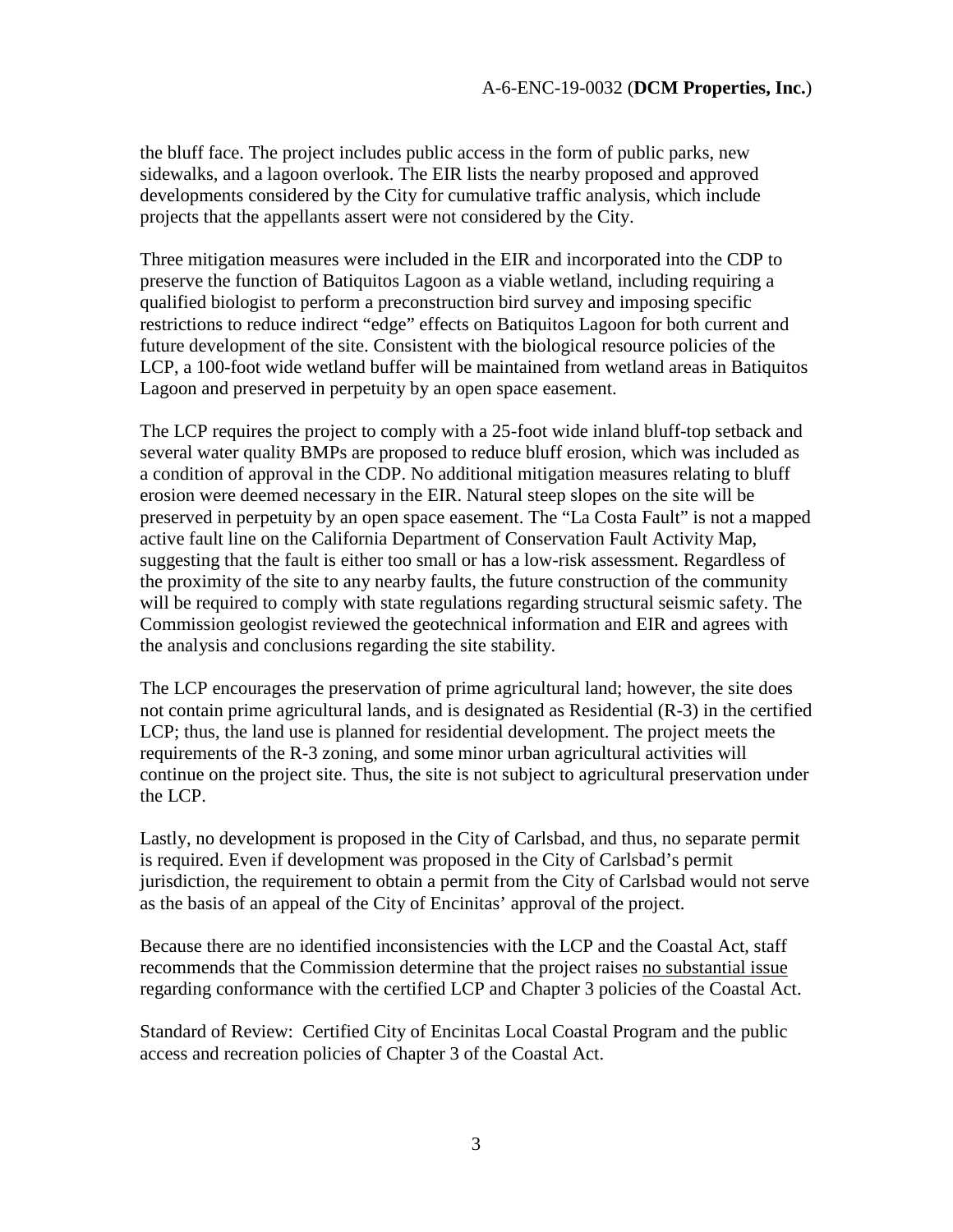# **TABLE OF CONTENTS**

|           | IV.SUBSTANTIAL ISSUE MOTION AND RESOLUTION7    |  |
|-----------|------------------------------------------------|--|
|           | V. SUBSTANTIAL ISSUE FINDINGS AND DECLARATION7 |  |
| A.        |                                                |  |
| <b>B.</b> |                                                |  |
| C.        |                                                |  |
| D.        |                                                |  |
| Е.        |                                                |  |
| F.        |                                                |  |
| G.        |                                                |  |
| Н.        |                                                |  |
| Ι.        |                                                |  |
| J.        |                                                |  |
|           |                                                |  |

# **APPENDICES**

[Appendix A – Substantive File Documents](#page-30-0)

# **EXHIBITS**

Exhibit 1 – Vicinity Map Exhibit 2 – Aerial View Exhibit 3 – Site Plan Exhibit 4 – Site Photos Exhibit 5 – County DEH Approval Exhibit 6 – ROW Dedication Exhibit 7 – Cumulative Projects Exhibit 8 – Offsite Project Impacts Exhibit 9 – Preliminary Grading Plan Exhibit 10 – Future I-5 Trail Exhibit 11 – Appeal Requests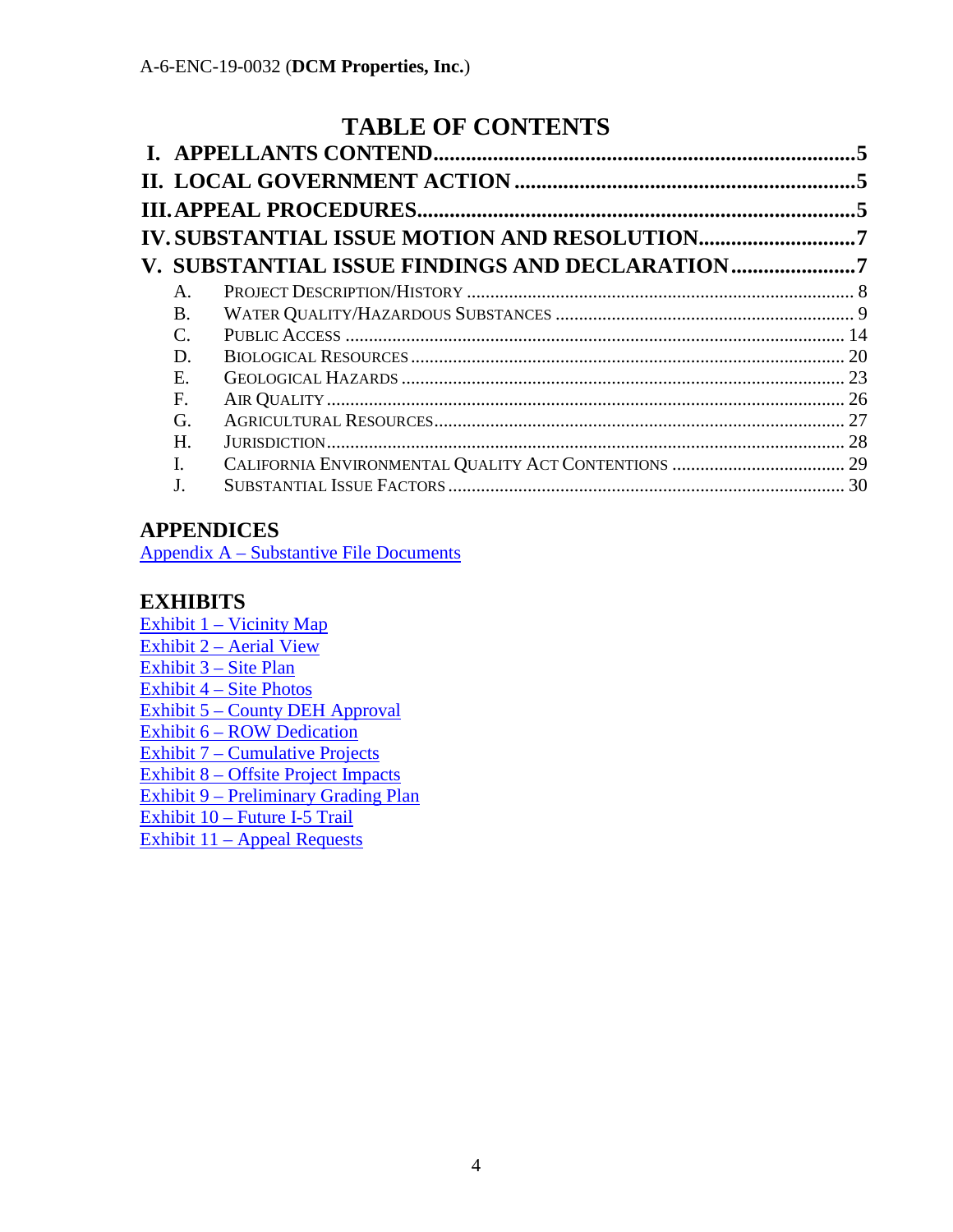## <span id="page-4-0"></span>**I. APPELLANTS CONTEND**

 $\overline{a}$ 

 $\overline{a}$ 

The project as approved by the City does not conform to the City of Encinitas' certified Local Coastal Program (LCP), concerning water quality, public access, biological resources, geological hazards, air quality, agricultural resources, and permit jurisdiction. The appellants also contend that the project does not conform to the public access and recreation policies of the Coastal Act.

# <span id="page-4-1"></span>**II. LOCAL GOVERNMENT ACTION**

The project was approved with conditions by the Encinitas Planning Commission on March 14, 2019. Specific conditions were attached which, among other things, prohibit alterations to the approved bioretention basins and the use of pesticides and herbicides within the basin areas; require the future HOA to ban pets from the basin/park area; require a deed-restricted Stormwater Quality Facility Open Space Easement be recorded over the bioretention basin; require the applicant to enter into and record an Affordable Housing Regulatory Agreement and Covenant for the 4 lots approved as very-low income lots; require the building footprint for all future residences to substantially conform to the building envelopes established pursuant to the approved Tentative Map for the project; require the applicant to dedicate addition right-of-way along the property frontage and construct several improvements including curbs, gutters, and a sidewalk; and require the applicant to record an open space easement over the steep slopes of the inland bluff.

# <span id="page-4-2"></span>**III. APPEAL PROCEDURES**

After certification of a Local Coastal Program (LCP), the Coastal Act provides for limited appeals to the Coastal Commission of certain local government actions on coastal development permits.

Section 30603(b)(1) of the Coastal Act states:

*The grounds for an appeal pursuant to subdivision (a) shall be limited to an allegation that the development does not conform to the standards set forth in the certified local coastal program or the public access policies set forth in this division.*

Coastal Act Section 30625(b) states that the Commission shall hear an appeal unless it determines:

*With respect to appeals to the commission after certification of a local coastal program that no substantial issue exists with respect to the grounds on which an appeal has been filed pursuant to Section 30603.*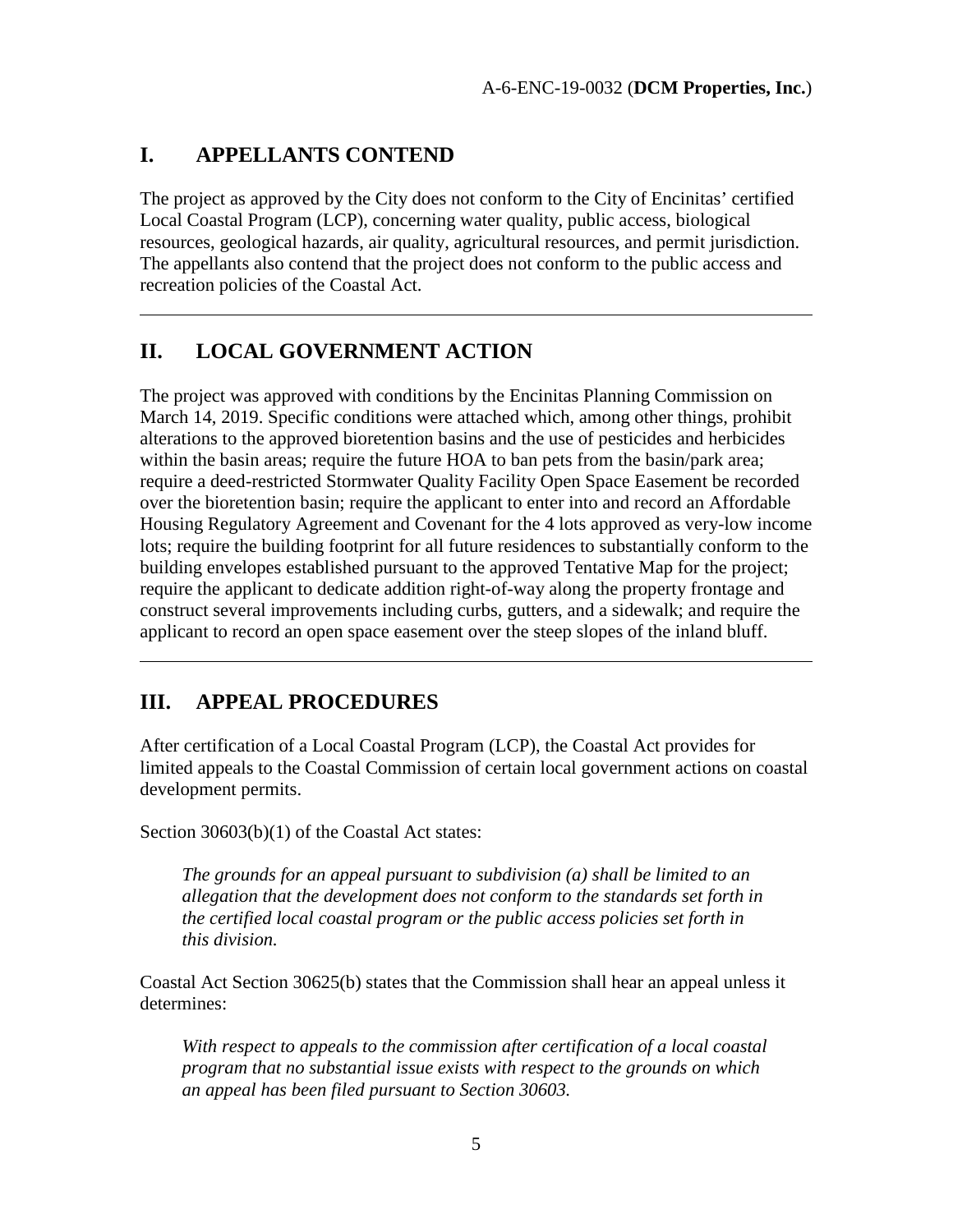If the staff recommends "substantial issue" and no Commissioner objects, the Commission will proceed directly to the de novo portion of the hearing on the merits of the project, then, or at a later date. If the staff recommends "no substantial issue" or the Commission decides to hear arguments and vote on the substantial issue question, those allowed to testify at the hearing will have 3 minutes per side to address whether the appeal raises a substantial issue. It takes a majority of Commissioners present to find that no substantial issue is raised. If substantial issue is found, the Commission will proceed to a full public hearing on the merits of the project then, or at a later date, reviewing the project de novo in accordance with sections 13057-13096 of the Commission's regulations. If the Commission conducts the de novo portion of the hearing on the permit application, the applicable standard of review for the Commission to consider is whether the proposed development is in conformity with the certified Local Coastal Program (LCP).

In addition, for projects located between the sea and the first public road paralleling the sea, Section 30604(c) of the Act requires that a finding must be made by the approving agency, whether the local government or the Coastal Commission on appeal, that the development is in conformity with the public access and public recreation policies of Chapter 3 of the Coastal Act. In other words, in regard to public access questions, the Commission is required to consider not only the certified LCP, but also applicable Chapter 3 policies when reviewing a project on appeal.

The only persons qualified to testify before the Commission at the "substantial issue" stage of the appeal process are the applicant, persons who opposed the application before the local government (or their representatives), and the local government. Testimony from other persons must be submitted in writing. At the time of the de novo portion of the hearing, any person may testify.

The term "substantial issue" is not defined in the Coastal Act or its implementing regulations. The Commission's regulations indicate simply that the Commission will hear an appeal unless it "finds that the appeal raises no significant question as to conformity with the certified local coastal program" or, if applicable, the public access and public recreation policies of Chapter 3 of the Coastal Act (Cal. Code Regs., tit. 14, § 13115(b)). In previous decisions on appeals, the Commission has been guided by the following factors:

- 1. The degree of factual and legal support for the local government's decision that the development is consistent or inconsistent with the certified LCP;
- 2. The extent and scope of the development as approved or denied by the local government;
- 3. The significance of the coastal resources affected by the decision;
- 4. The precedential value of the local government's decision for future interpretations of its LCP; and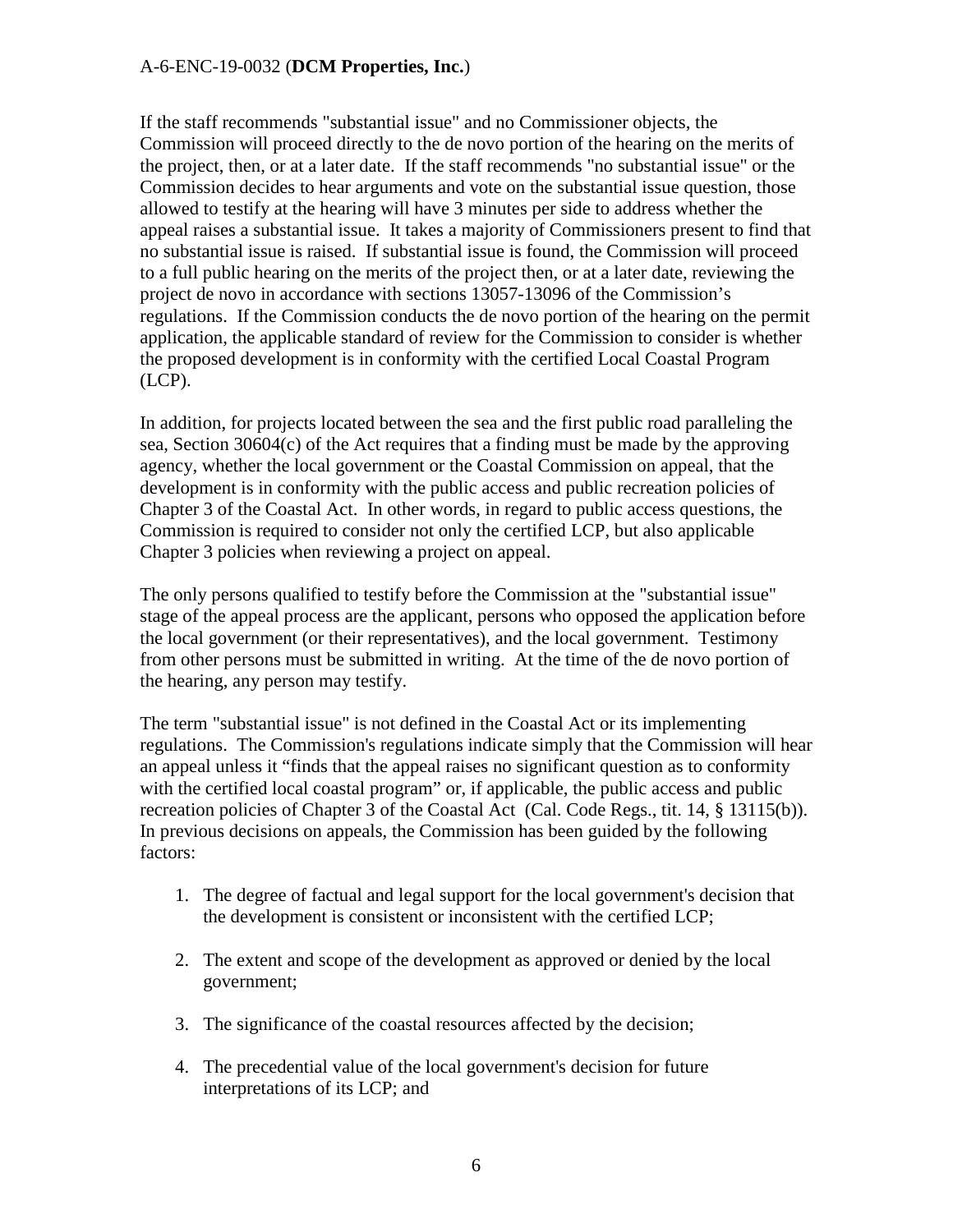5. Whether the appeal raises only local issues, or those of regional or statewide significance.

Even when the Commission chooses not to hear an appeal, appellants nevertheless may obtain judicial review of the local government's coastal permit decision by filing a petition for a writ of mandate pursuant to the Code of Civil Procedure, section 1094.5.

The City of Encinitas has a certified Local Coastal Program (LCP), and the subject site is located in an area where the Commission retains appeal jurisdiction because it is located between the first public road and the sea. Therefore, before the Commission considers the appeal de novo, the appeal must establish that a substantial issue exists with respect to the grounds on which an appeal has been filed pursuant to Section 30603. In this case, for the reasons discussed further below, the Commission exercises its discretion to determine that the development approved by the City does not raise a substantial issue with regard to the appellant's contentions regarding coastal resources.

# <span id="page-6-0"></span>**IV. SUBSTANTIAL ISSUE MOTION AND RESOLUTION**

The staff recommends the Commission adopt the following resolution:

## **MOTION:** *I move that the Commission determine that Appeal No. A-6-ENC-19-0032 raises NO substantial issue with respect to the grounds on which the appeal has been filed under § 30603 of the Coastal Act.*

## **STAFF RECOMMENDATION:**

 $\overline{a}$ 

 $\overline{a}$ 

Staff recommends a **YES** vote. Passage of this motion will result in a finding of No Substantial Issue and adoption of the following resolution and findings. If the Commission finds No Substantial Issue, the Commission will not hear the application de novo and the local action will become final and effective. The motion passes only by an affirmative vote by a majority of the Commissioners present.

## **RESOLUTION:** *The Commission hereby finds that Appeal No. A-6-ENC-19-0032 does not present a substantial issue with respect to the grounds on which the appeal has been filed under § 30603 of the Coastal Act regarding consistency with the certified Local Coastal Plan and/or the public access and recreation policies of the Coastal Act.*

# <span id="page-6-1"></span>**V. SUBSTANTIAL ISSUE FINDINGS AND DECLARATION**

The Commission finds and declares as follows: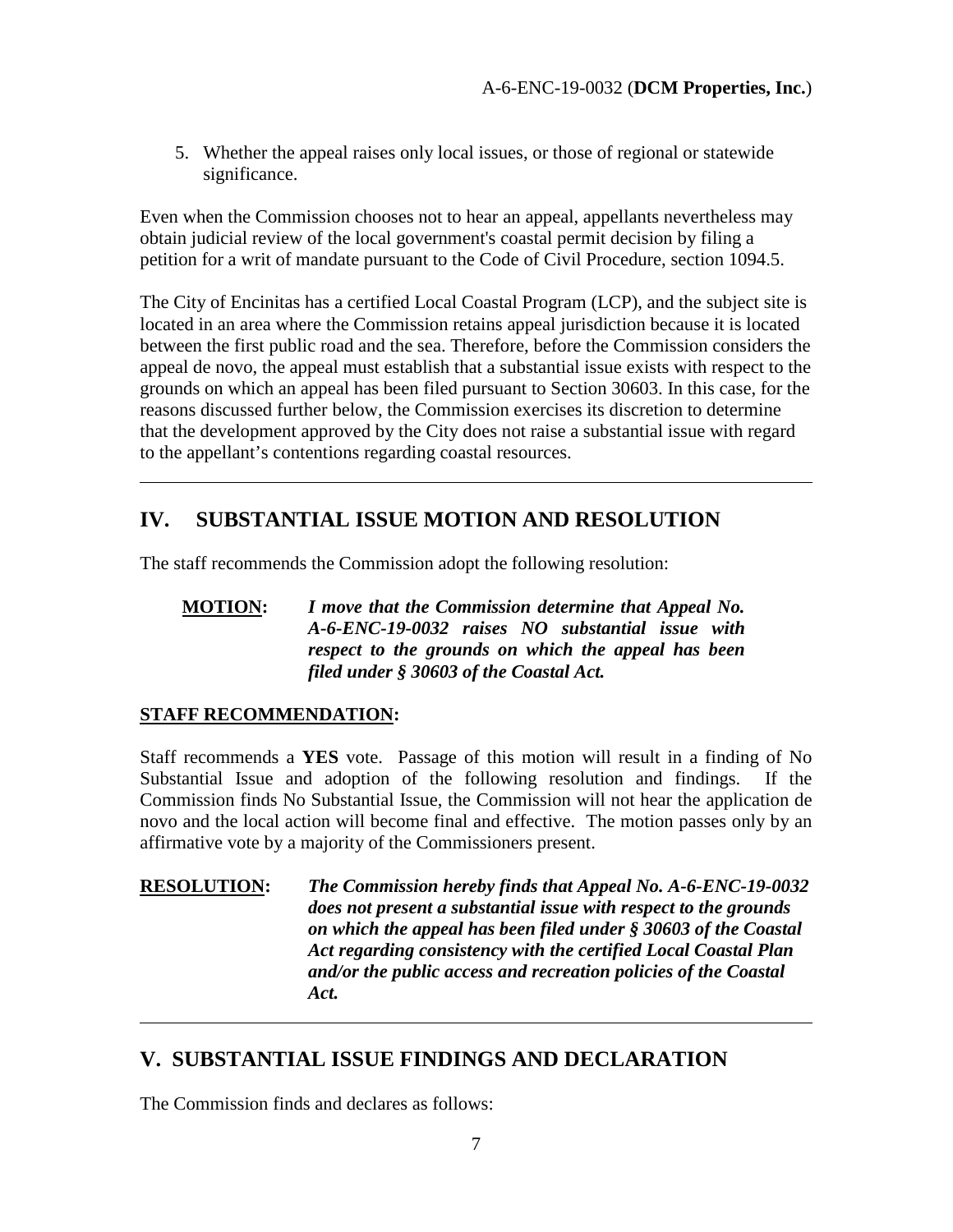# <span id="page-7-0"></span>**A. PROJECT DESCRIPTION/HISTORY**

The project site is an inland bluff-top site composed of three contiguous lots, totaling 13.94 acres on the south side of Batiquitos Lagoon, located approximately 500 feet east of Interstate 5 (1-5), in the City of Encinitas (Exhibit #1). The majority of the site is covered with the remnants of an abandoned commercial greenhouse operation including dilapidated greenhouses, flower processing structures, sheds, offices, and packing facilities. Two existing single-family residences, with detached accessory structures, are sited on the northern portion of the site. The City-approved permit allows for the demolition of all the structures onsite, except for the two existing single-family residences and detached accessory structures that will remain, and subdivision of the three existing lots into 48 residential lots. Other work includes grading of building pads, removing three onsite underground storage tanks and the existing septic system, constructing a 6-ft. high sound wall along the street frontage and a 6-ft. high wooden fence along the western property line, constructing the subdivision street and pedestrian paths/sidewalks, an entry monument sign not to exceed 6-ft. in height, utility and drainage improvements, two neighborhood public parks which will serve as biofiltration basins, and landscaping such as street trees.

The project is intended to accommodate the future construction of 46 new single-family residential units, four of which will be dedicated for very-low income (VLI) households. Other future improvements planned include an 8-ft. high sound wall along the east side of site facing the I-5 highway. The park on the east side of the site is planned to include both a community garden and a public viewing platform that will provide views of the lagoon (Exhibit #3). Although the project does not include construction of the residences, the Environmental Impact Report for the project analyzed potential impacts associated with full buildout of the community, and several of the appellants' contentions relate to future construction. Future construction will require approval of a new appealable coastal development permit from the City.

The site was used for agricultural purposes until 1958 when the site was converted to a greenhouse operation that ceased approximately four years ago. Both existing homes, located at 510 and 514 La Costa Avenue, were constructed prior to the enactment of the Coastal Act in 1930 and 1958, respectively. Coastal development permit history on the site consists of a City-issued coastal development permit to construct a 2,935 sq. ft. single-family residence and detached art studio on the project site at 510 La Costa Avenue (No. 6-ENC-05-146). The property owner of 514 La Costa Avenue did not construct the approved 2,935 sq. ft. single-family residence. The art studio was constructed and exists on the site today as an accessory structure to the pre-coastal residence. A 2008 City permit for construction of a detached ADU on the site was approved for 510 La Costa Avenue (No. 6-ENC-08-224). The detached ADU exists on the site today as an accessory structure to the pre-coastal residence.

The standard of review is the certified LCP for the City of Encinitas and the public access policies of the Coastal Act.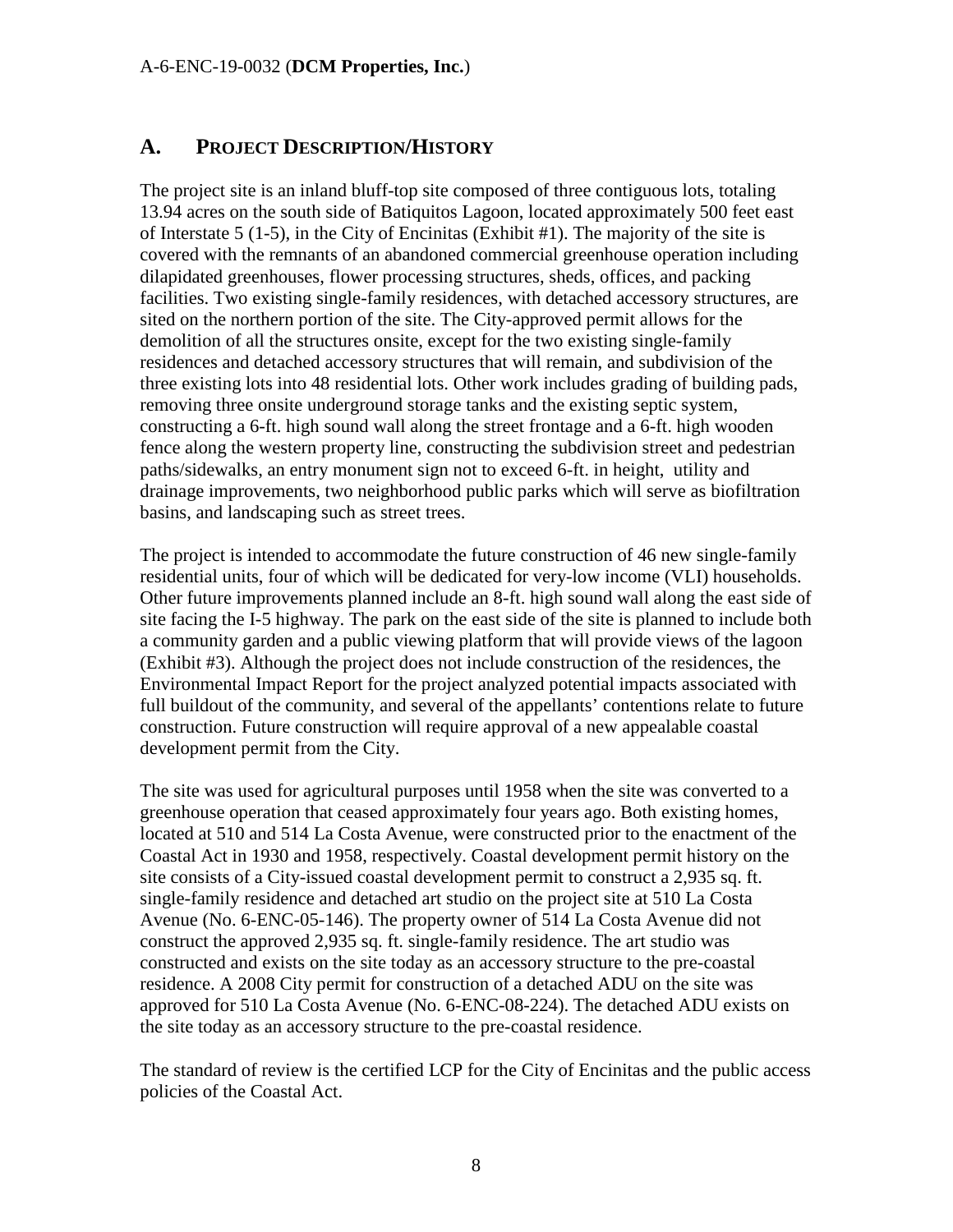## <span id="page-8-0"></span>**B. WATER QUALITY/HAZARDOUS SUBSTANCES**

City of Encinitas Certified LUP:

*Resource Management Goal 1:* 

*The City will conserve, protect, and enhance the water resources in the Planning Area. (Coastal Act/30231)* 

*Resource Management Goal 2:* 

*The City shall make every effort to improve ocean water quality. (Coastal Act/30231)* 

*Resource Management Policy 2.1:* 

*In that ocean water quality conditions are of utmost importance, the City shall aggressively pursue the elimination of all forms of potential unacceptable pollution that threatens marine or human health.* 

*Resource Management Policy 2.3:* 

*To minimize harmful pollutants from entering the ocean environment from lagoons, streams, storm drains and other waterways containing potential contaminants, the City shall mandate the reduction or elimination of contaminants entering all such waterways; pursue measures to monitor the quality of such contaminated waterways, and pursue prosecution of intentional and grossly negligent polluters of such water ways.* 

*Resource Management Goal 14:* 

*The City shall stringently control erosion and sedimentation from land use and development to avoid environmental degradation of lagoons and other sensitive biological habitat, preserve public resources and avoid the costs of dealing with repair and sedimentation removal. (Coastal Act/30231/30240/30250/30253)*

*Public Safety Policy 1.6:* 

*The City shall provide for the reduction of unnatural causes of bluff erosion, as detailed in the Zoning Code, by . . . [improving] local drainage systems to divert water away from the bluff . . .* 

City of Encinitas Certified IP: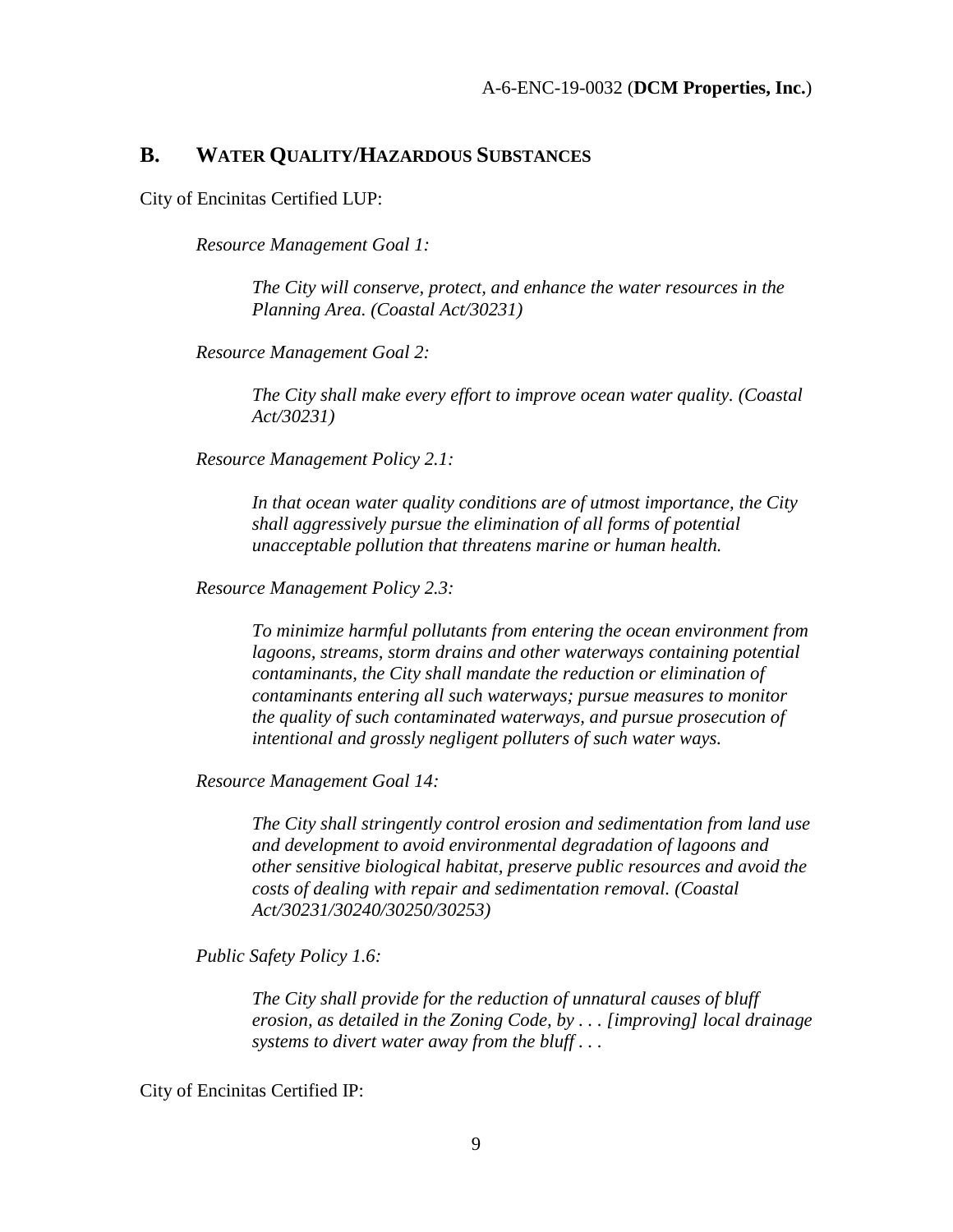*EMC Section 23.24.020:* 

*The provisions of this chapter shall be administered to achieve, to the extent possible, appropriate goals and policies of the General Plan/LUP as well as the following goals:* 

*[. . .]* 

*D. Ensuring that soil erosion, sedimentation, and stormwater runoff are regulated to reduce, to the maximum extent practicable, pollutants entering wetlands, the stormwater conveyance system and Waters of the State to protect water quality;* 

*EMC Section 30.40.010.D:* 

*All storage, use, transportation and disposal of toxic . . . materials shall be performed in compliance with the California Hazardous Substance Act and in accordance with guidelines issued by the County of San Diego Department of Health Services, Hazardous Materials Division on Hazardous Waste Requirements. All activities involving toxic . . . materials shall be provided and conducted with adequate safety . . .* 

The appellants raise several contentions regarding the project's consistency with the water quality policies of the City's certified LCP.

### Soil Remediation

The Site Assessment Report from the EIR states that the site was used for agricultural purposes until 1958 when the site was converted to a greenhouse operation that ceased approximately four years ago. Many pesticides that were used on the site for agricultural operations are still present in the soil today. Soil samples detected concentrations of pesticides that exceed the allowable threshold for residential development, and therefore must be remediated before the future construction of the residential community.

The water quality policies of the LCP require the storage of toxic materials be performed in compliance with the California Hazardous Substance Act and in accordance with guidelines issued by the County of San Diego Department of Health Services, Hazardous Materials Division on Hazardous Waste Requirements. For this project, the applicant entered into the County of San Diego Department of Environmental Health (DEH) 's Voluntary Assistance Program, which provides technical assistance and oversight for properties impacted with hazardous substances. In accordance with the County's Site Assessment and Mitigation Manual, which provides guidance for handling hazardous materials, the applicant prepared a Property Mitigation Management Plan (PMMP) for the remediation of the impacted soil prior to the construction of the future community. The California Department of Toxic Substances Control (DTSC) and the San Diego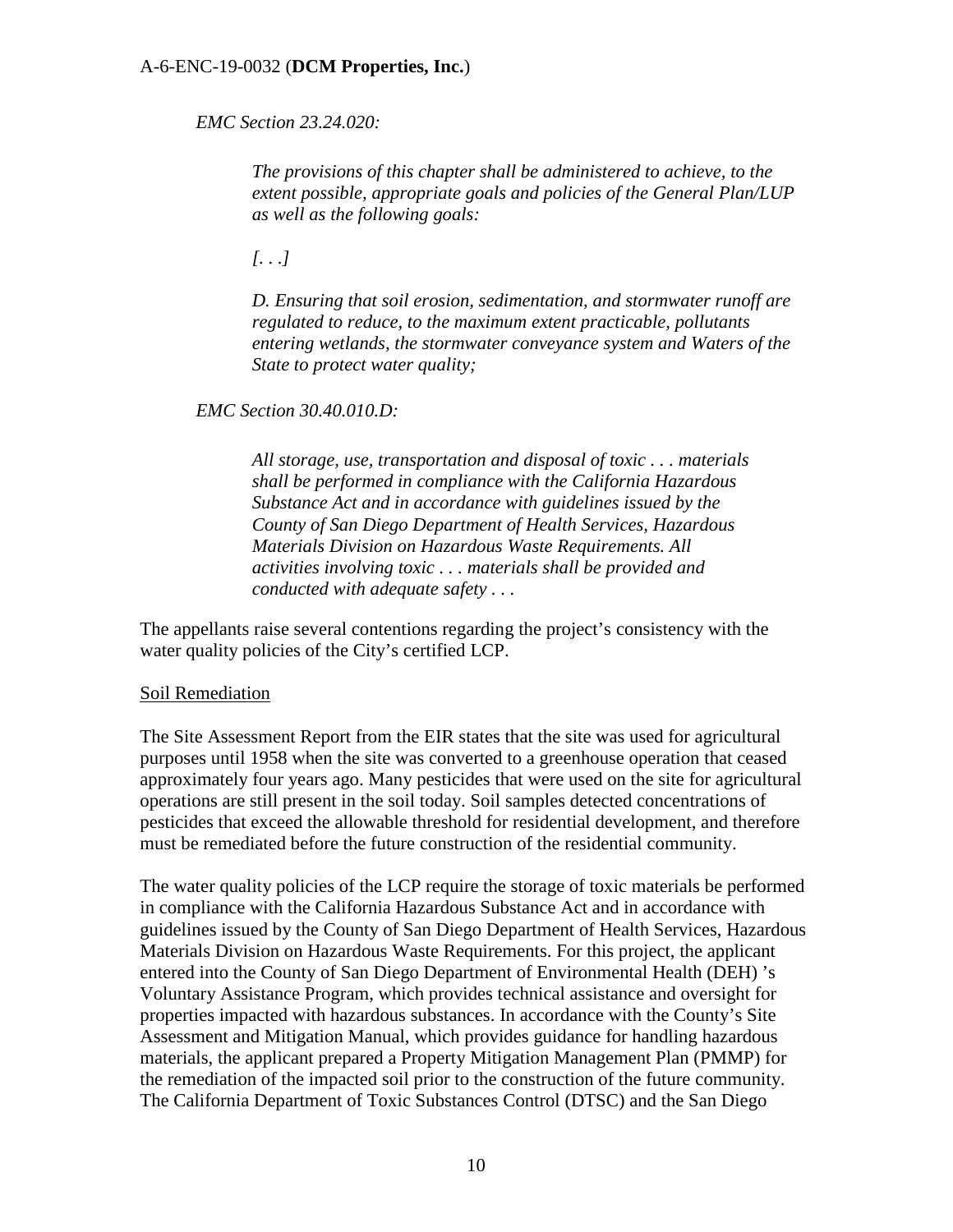Regional Water Quality Control Board (RWQCB) reviewed the project through and provided comments that were incorporated into the final PMMP.

The County of San Diego DEH approved the proposed PMMP on August 20, 2017 (Exhibit #5). The approved PMMP requires the applicant to excavate the pesticideimpacted soil and stockpile it onsite for reuse as fill material. The fill material will be placed under 14 of the approved lots (3 of the lots designated for affordable housing, and 11 of the market-rate lots) in the south-east portion of the site. The PMMP requires the impacted soil to be buried at a depth not less than 7 feet below the designed finished grade, covered with a geotextile fabric, and then covered with 7 feet of clean fill to encapsulate the impacted soil. All impacted soil must be placed in inaccessible locations such as under the concrete slab footprints of the future residences. No impacted soil can be placed in areas were future grading may occur such as the street or backyards of any of the residential structures.

The appellants allege that the proposed project will release hazardous materials located on the subject site into the environment. Specifically, the appellants claim that organochloride pesticides found in the soil onsite pose a serious risk of harm to human health and that the impacted soil will migrate into the lagoon and groundwater. The appellants state that the City's approval of this project does not sufficiently address the impacts that the burial of these impacted soil could have on the future community or environment and that removing the impacted soil from the site would be an environmentally superior alternative. The appellants also assert that depositing pesticideimpacted soil under any VLI lot constitutes economic discrimination, implying that the burial of the impacted soil would pose an unfair burden on lower-income households because of potential health risks from the impacted soil.

The Commission's water quality staff have reviewed the approved soil remediation plan, and note that it is common to dispose of contaminated soil in this manner proposed by the applicant rather than hauling it to a toxic waste disposal facility. The PMMP indicates that according to soil borings taken at the project site, groundwater is located from 62 feet to 70 feet below the site's existing grade. Since the maximum depth of the buried soil will be 11 feet below the existing grade, the contaminated soils will be placed more than 50 feet above the groundwater elevation. Additionally, the PMMP reports that the impacted soil is not water-soluble and therefore is not capable of impacting groundwater or by extension the lagoon through entrainment in surface or groundwater.

All of the applicable provisions of the PMMP must be incorporated as part of the grading plans and implemented to the satisfaction of both the City of Encinitas Development Services Department (DSD) and the San Diego County DEH, and the applicant must submit a remediation summary report and closure request to the San Diego County DEH and the City of Encinitas DSD for review and approval. The San Diego County DEH must issue a "Closure Letter" demonstrating to the City that the remediation process is complete.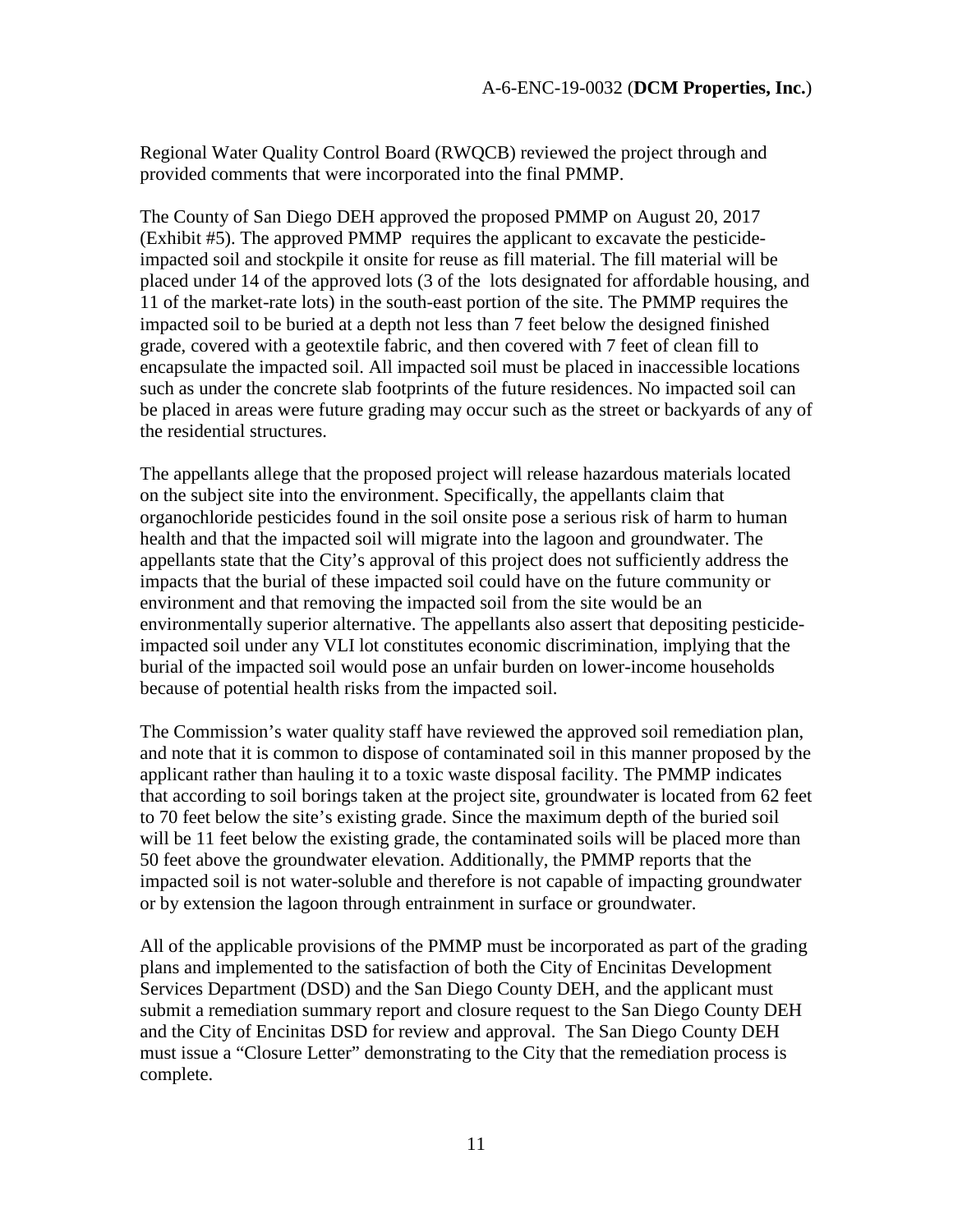In addition, the applicant is required to record a covenant against all parcels on the project site with buried impacted soil that both identifies the location of the buried soil and prohibits the disturbance of the soils without prior approval from the San Diego County DEH and the City of Encinitas. The approved remediation summary report and closure letter must be included in the covenant and the covenant must be reviewed and approved by the City before recordation. Thus, the CDP was conditioned to implement the required mitigation measures to prevent any significant release of hazardous materials from the project site. As required by the LCP, the toxic soils remediation plan is in compliance with the California Hazardous Substance Act, and has been approved by the County of San Diego Department of Health Services, and there are no less environmentally-damaging feasible alternatives. The Commission water quality staff agrees that the proposed on-site remediation is appropriate, and that a depth of 7 feet would be adequate to encapsulate the impacted soil and prevent surface water from discharging the impacted soil into the lagoon. Since the PMMP was prepared per the guidelines prepared by County and DTSC did not raise any concerns regarding the PMMP's consistency with the state hazardous waste control law, the storage of the soil is consistent with the certified LCP.

The appellants also assert that the storage of the impacted soil under any of the VLI lots is an act of economic discrimination against future property owners of these lots. The LCP policy governing the storage of impacted soil does not restrict the location of the storage of the soil onsite other than the restrictions that may result from following the County's guidelines or state law. The LCP policy does not restrict the storage location of the impacted soil based on economic factors such as socioeconomic status. Nevertheless, the issue of economic parity is an important consideration in the review of projects in the Coastal Zone, and the Commission may consider environmental justice issues when evaluating permit matters. (See Pub. Resources Code, § 30604(h)) .

According to the EIR, the location of the encapsulation areas in the southeast portion of the site was chosen based on where the most amount of grading of the site was anticipated, in order to reduce the overall labor and expense of encapsulating the soil. The soil encapsulation will not occur only until VLI lots; both VLI lots and market-rate lots are located in the southeast section of the site. The encapsulation area will include 3 of the 4 affordable lots sited in the south-east portion of the site, but 11 market-rate lots will also be included in the encapsulation area.

Critically, as documented in the project EIR and as incorporated by the CDP, the approved burial plan will comply with all state and federal health and safety requirements intended to minimize hazardous materials risk to the public, such as Cal/OSHA, the California Hazardous Waste Control Act, and the California Health and Safety and Safety Code. The burial of impacted soil is a common remediation practice across the state and is subject to stringent requirements to ensure that the remediation process is conducted safely and that future residents will also be safe. The storage of the impacted soil have been vetted and determined to be adequate by the County DEH, San Diego RWQCB, DTSC, the City of Encinitas, and Commission Water Quality staff. Future property owners of the lots containing the impaired soil will be put on notice through a covenant recorded against the property. No adverse impacts are anticipated to any property owners.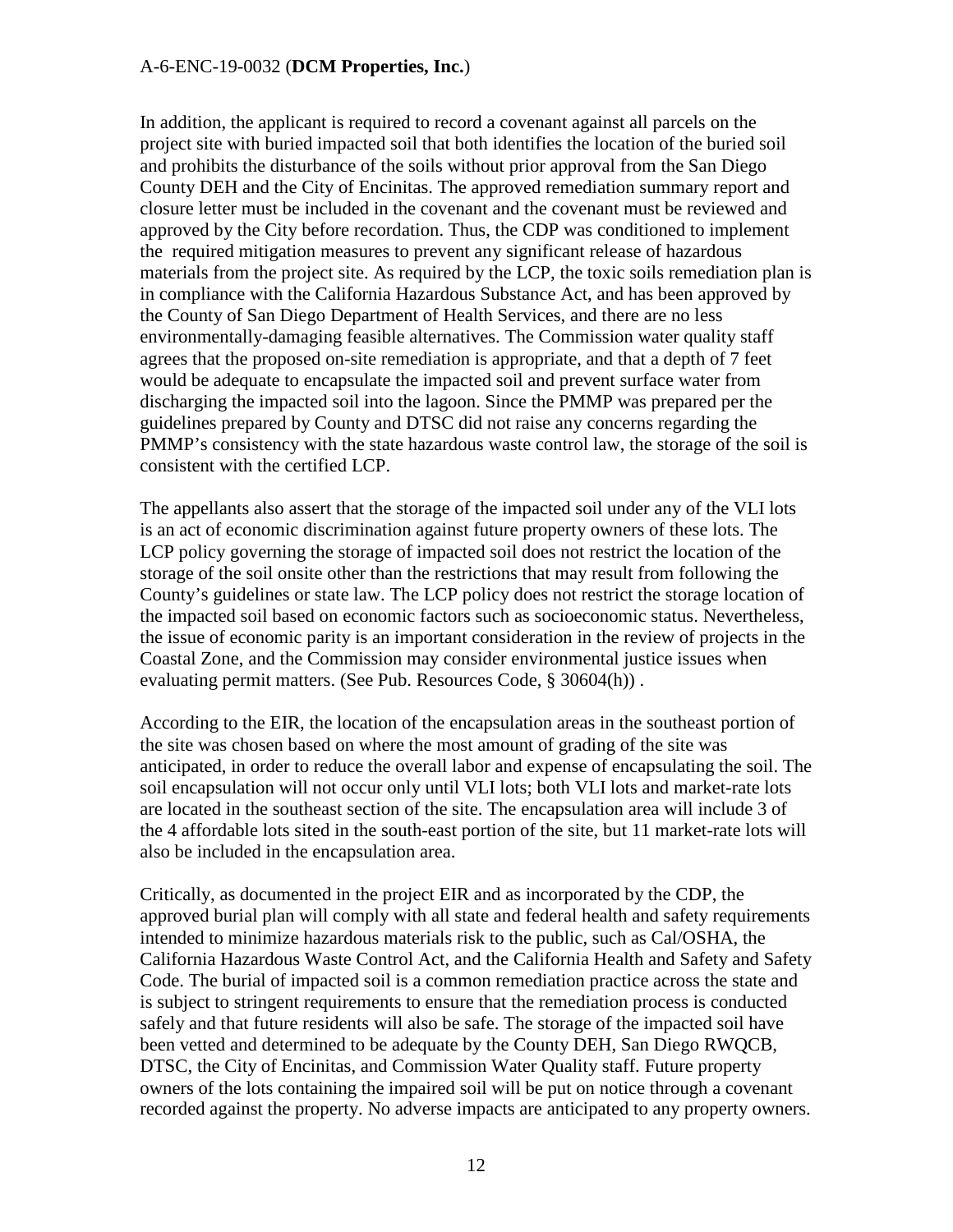Thus, the storage of impacted soil under the VLI lots does not raise a substantial issue with regard to consistency with the LCP.

#### Proposed Site Drainage

The appellants further contend that the proposed site drainage design is inconsistent with the certified LCP's goals and policies mandating the protection of preserving the Batiquitos Lagoon. Specifically, the appellants state that the project fails to address how the applicant intends to treat and prevent priority and common household pollutants from draining and entering the groundwater table and the surface water of the Batiquitos Lagoon preserve. Additionally, the appellants assert that a bio-treatment system is not being proposed; just an accumulation of surface water and contaminants residing the surface water and stormwater basins that drain through the soil, to the groundwater and then to the surface of the Batiquitos Lagoon.

Currently, drainage conditions on the site allow runoff to drain over the top of the inland bluff in the north corner of the site, discharging sediment and pollutants such as pesticide-impacted soil into the lagoon. The applicant prepared a Storm Water Quality Management Plan (SWQMP) that includes the design work for two biofiltration basins and a connected drainage system that with future build-out of the site will discharge at the base of the northwest slope of the site, into Batiquitos Lagoon. The Hydrology and Water Quality section of the EIR concludes that storm water runoff from the site would not increase in rate or volume with the project. The storm water system would include the use of biofilters, onsite storage of storm water in basins with outlets to regulate the flow rate and duration of storm water released, and two bioretention basins to slow and sequester runoff. Two biofiltration basins would provide hydro-modification management flow control and storm water pollutant control to meet municipal storm water permit requirements of the Regional Water Quality Control Board and of the City of Encinitas. The SWQMP also recommends several BMPs including but not limited to repairing/reseeding/replanting eroded areas and adjusting the irrigation system. Additionally, proposed pervious pavers and decomposed granite walkways will allow further infiltration on the subject site, preventing most runoff from entering the lagoon. Thus, contrary to the appellants' assertions, a bio-treatment system has been proposed for the site.

After build-out, most stormwater will be retained onsite by the proposed improvements, but flows exceeding the infiltration capacity of the new improvements will discharge at the base of the inland slopes on the north portion of the site. The EIR concludes that the proposed water quality improvements would significantly improve existing drainage conditions through the capture and treatment of stormwater before it is released in the lagoon. The improvements will also divert runoff that currently drains untreated over the inland bluff edge. The City of Encinitas Stormwater Department reviewed and accepted the project SWQMP as adequate to ensure potential pollutants of concern are reduces to the maximum extent practicable, in accordance with federal, state, and local laws. The Commission's water quality staff have also reviewed the SWQMP and confirmed that the proposed improvements are adequate to address pollutants that potentially will result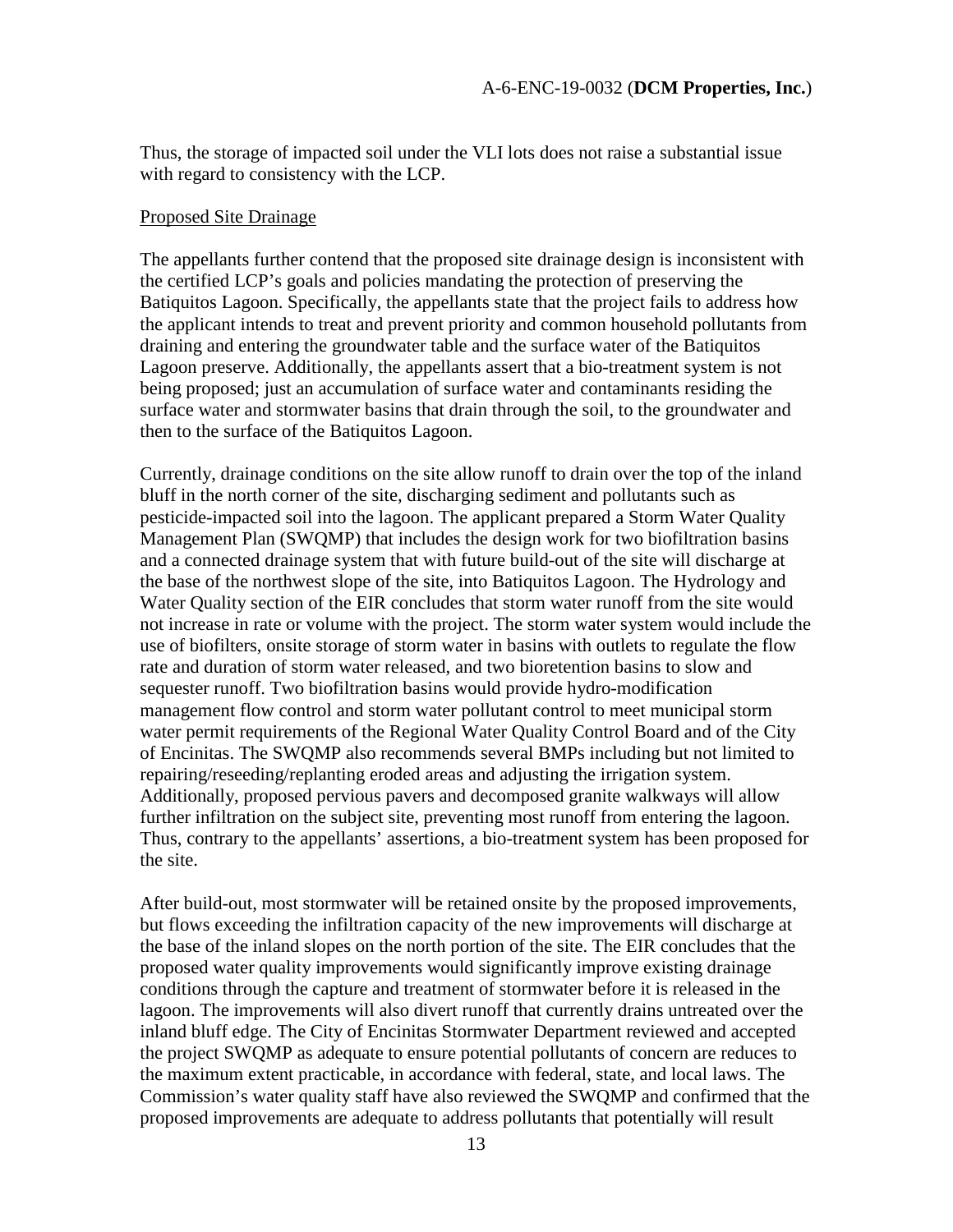from the future community. As for the appellants' assertion that pollutants will enter into the groundwater, the elevation of the groundwater table is so deep that it is unlikely that pollutants from the surface will be able to reach it. Future construction of the community would also be required to apply with the San Diego RWQCB for an NPDES permit, which would include best management practices to prevent water quality impacts during and after construction.

Thus, the project adequately addresses how the applicant intends to treat and prevent pollutants from entering the groundwater table and the surface water of the Batiquitos Lagoon. In conclusion, the City action does not raise a substantial issue with regard to conformity with the water quality policies of the City's LCP.

## <span id="page-13-0"></span>**C. PUBLIC ACCESS**

Section 30210 of the Coastal Act states:

*In carrying out the requirement of Section 4 of Article X of the California Constitution, maximum access, which shall be conspicuously posted, and recreational opportunities shall be provided for all the people consistent with public safety needs and the need to protect public rights, rights of private property owners, and natural resource areas from overuse.* 

Section 30211 of the Coastal Act states:

*Development shall not interfere with the public's right of access to the sea where acquired through use or legislative authorization, including, but not limited to, the use of dry sand and rocky coastal beaches to the first line of terrestrial vegetation.* 

Section 30212 of the Coastal Act states, in part:

*(a) Public access from the nearest public roadway to the shoreline and along the coast shall be provided in new development projects except where: (1) it is inconsistent with public safety, military security needs, or the protection of fragile coastal resources, (2) adequate access exists nearby . . .* 

Section 30213 of the Coastal Act states, in part:

*Lower cost visitor and recreational facilities shall be protected, encouraged, and, where feasible, provided. Developments providing public recreational opportunities are preferred. . . .* 

Section 30221 of the Coastal Act states:

*Oceanfront land suitable for recreational use shall be protected for recreational use and development unless present and foreseeable future demand for public or commercial recreational activities that could be accommodated on the property is already adequately provided for in the area.*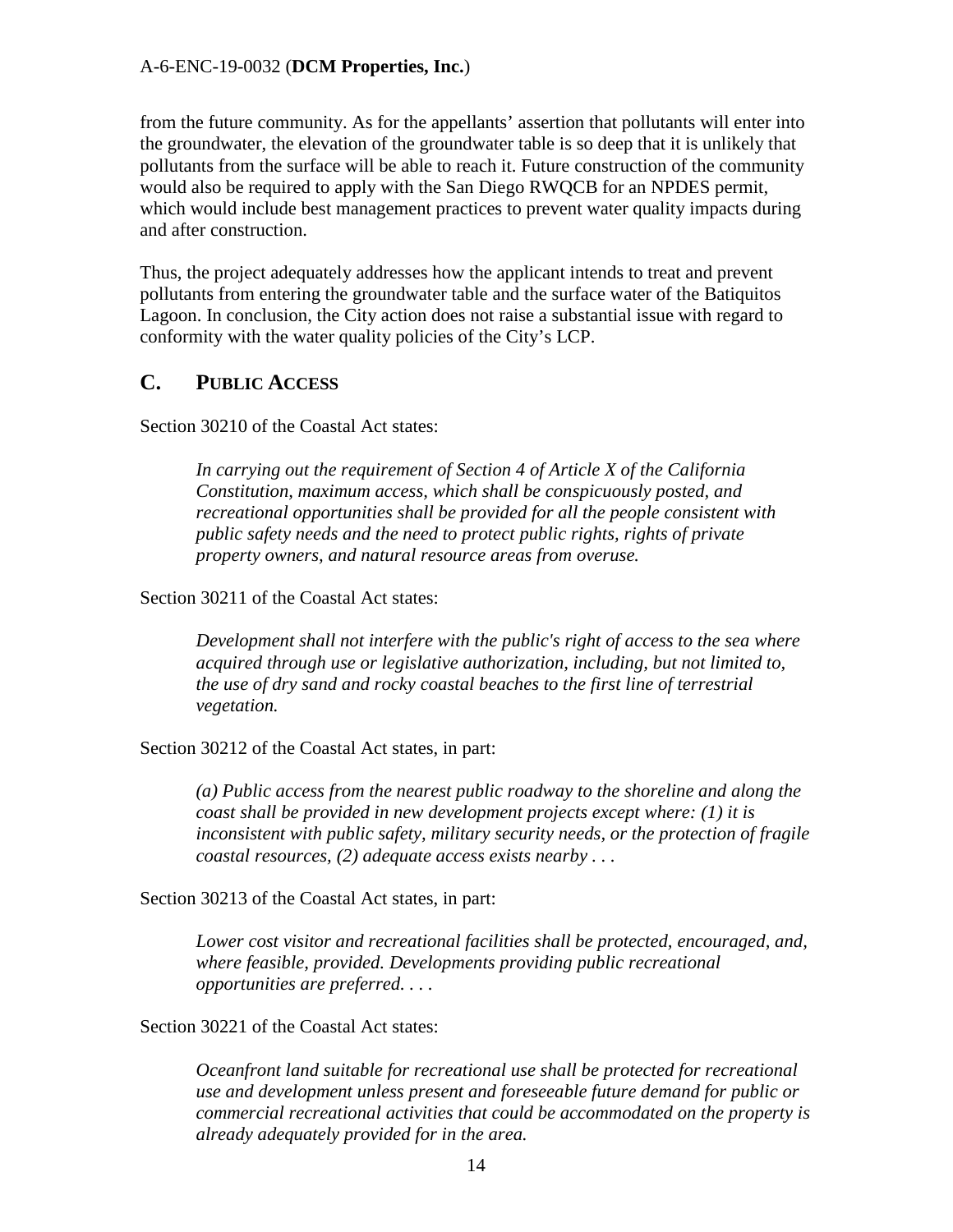Section 30252 of the Coastal Act states, in part:

*The location and amount of new development should maintain and enhance public access to the coast by . . . (4) providing adequate parking facilities or providing substitute means of serving the development with public transportation* 

Section 30604 of the Coastal Act states, in part:

*(f) The commission shall encourage housing opportunities for persons of low and moderate income. In reviewing residential development applications for low- and moderate-income housing, as defined in paragraph (3) of subdivision (h) of Section 65589.5 of the Government Code, the issuing agency or the commission, on appeal, may not require measures that reduce residential densities below the density sought by an applicant if the density sought is within the permitted density or range of density established by local zoning plus the additional density permitted under Section 65915 of the Government Code, unless the issuing agency or the commission on appeal makes a finding, based on substantial evidence in the record, that the density sought by the applicant cannot feasibly be accommodated on the site in a manner that is in conformity with Chapter 3 (commencing with Section 30200) or the certified local coastal program.* 

*(g) The Legislature finds and declares that it is important for the commission to encourage the protection of existing and the provision of new affordable housing opportunities for persons of low and moderate income in the coastal zone.*

City of Encinitas Certified LUP:

*Circulation Element Goal 1:* 

*Encinitas should have a transportation system that is safe, convenient and efficient, and sensitive to and compatible with surrounding community character. (Coastal Act/30252)* 

*Circulation Element Goal 2:* 

*The City will make every effort to develop a varied transportation system that is capable of serving both the existing populations and future residents while preserving community values and character. (Coastal Act/30252/30253)* 

*Circulation Element Policy 3.3:* 

*Create a safe and convenient circulation system for pedestrians. (Coastal Act/30252)*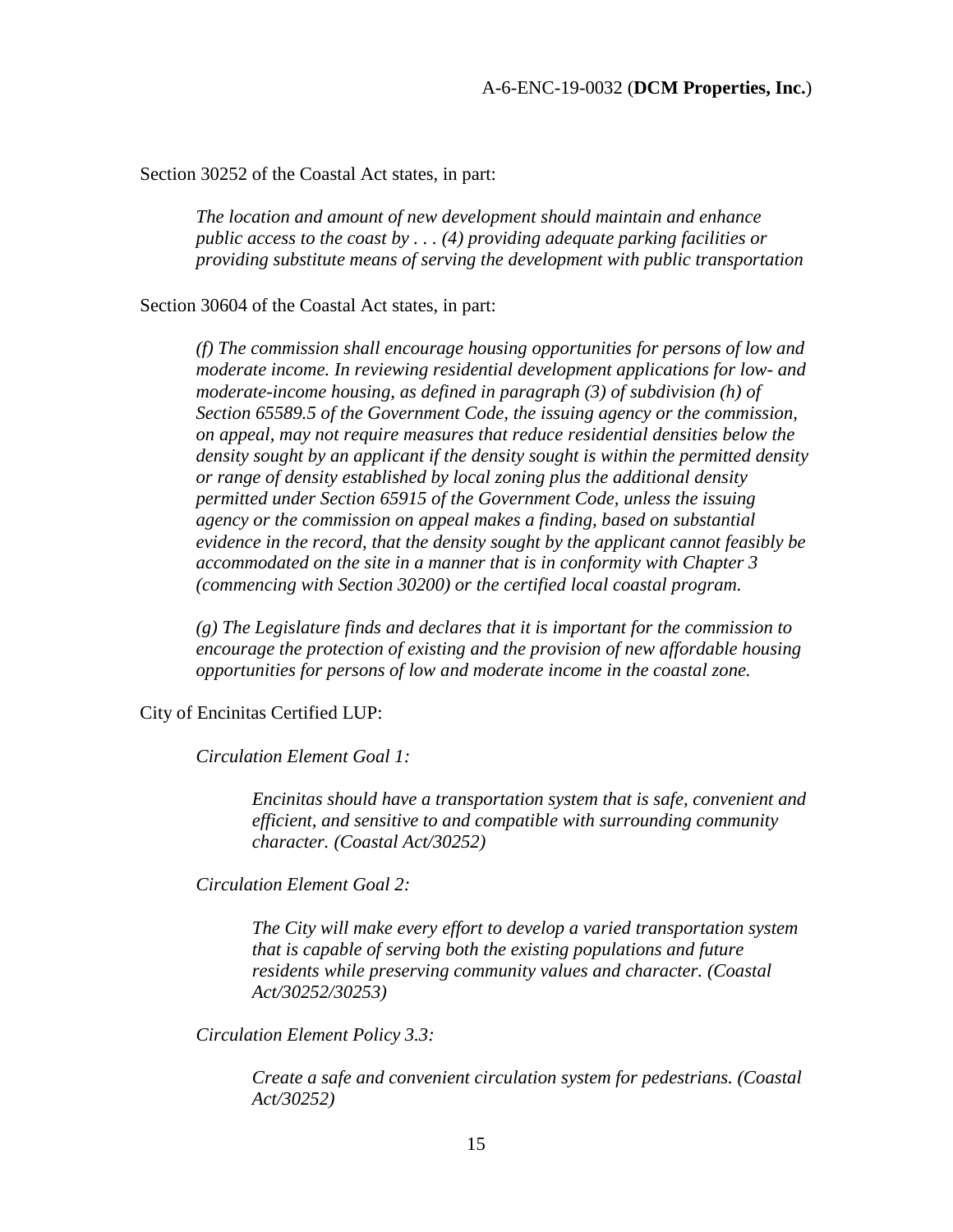*Circulation Element Goal 6:* 

*The City will make every effort to provide public access and circulation to the shoreline, through private dedications, easements or other methods, and public transportation or other facilities. (Coastal Act/30211/30212/ 30212.5/30221)* 

*Circulation Element Policy 6.1:* 

*The City will continue to defend the public's constitutionally guaranteed right of safe physical access to the shoreline.* 

*Public Safety Policy 1.6:* 

*The City shall provide for the reduction of unnatural causes of bluff erosion, as detailed in the Zoning Code, by . . . [only] permitting public access stairways and no private stairways, and otherwise discouraging climbing upon and defacement of the bluff face . . .* 

*Recreation Element 2.2:* 

*Provide and maintain an inter-linking network of trails for horseback riding, hiking, and bicycling; and minimize the cost of the trail system by encouraging the use of drainage channels, flood plains, existing trails, public lands, excess street rights-of-way, and major utility rights-of way. (Coastal Act/30212.5/30252)* 

*Recreation Element 4.5:* 

*Design and construct attractive bike paths and pedestrian ways along existing freeway overpasses and underpasses. Discourage separate pedestrian overpasses. (Coastal Act/30252)* 

*Land Use Element Goal 9:* 

*Preserve the existence of present natural open spaces, slopes, bluffs, lagoon areas, and maintain the sense of spaciousness and semirural living within the I-5 View Corridor . . .* 

City of Encinitas Certified IP:

*EMC Section 30.16.020.C.8.a:* 

*Eligibility for Density Bonus, Incentive(s), Parking Reduction, and/or Waiver(s) for a Housing Development. To ensure that an application for a housing development conforms with the provisions of State Density Bonus Law and the Coastal Act, the staff report presented to the decision-making*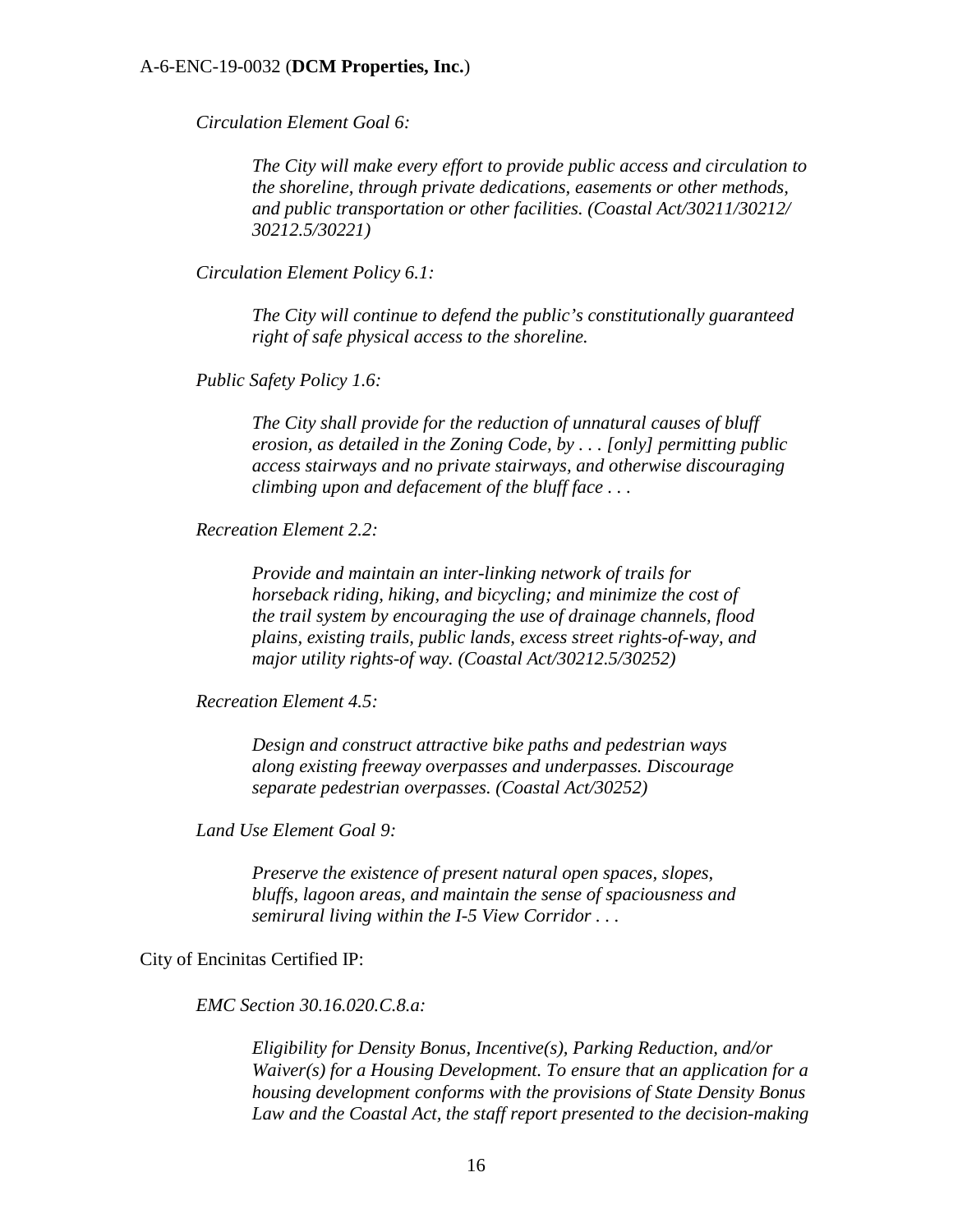*body shall state whether the application conforms to the following requirements of state law:* 

*i. The housing development provides the affordable units or senior housing required by State Density Bonus Law to be eligible for the density bonus and any incentives . . . as required by [Government Code](http://www.qcode.us/codes/othercode.php?state=ca&code=gov) Section 65915(c)(3). [. . .]* 

The appellants raise several contentions regarding the project's consistency with the public access policies of the Coastal Act. Specifically, the appellants state that while they support the affordable housing component of the project, Encinitas will never have a sufficient quantity of affordable homes through density bonus projects implying that affordable housing opportunities should be provided through another avenue.

The appellants also assert that the City should have conditioned approval of the project upon the construction of a public trail from the project site that would connect to a future public trail proposed by the California Department of Transportation for I-5.The appellants also assert that the City's approval did not sufficiently analyze the effect of future traffic on La Costa Avenue as a result of this project because it failed to consider the traffic impacts from the Encinitas Beach Resort and Surfers Point projects; that the proposed mitigation measure that requires the applicant to install a center, two-way leftturn lane in the La Costa Avenue right-of-way, will not sufficiently mitigate the traffic congestion that will result from this project; that the development will result in a Level of Service of E or F inconsistent with the City's LCP policies of endeavoring to maintain Level of Service C; and that not providing an signalized exit from the project onto La Costa Avenue, will exacerbate safety issues on La Costa Avenue and interfere with safe and convenient access to nearby beaches.

### Very Low Income Lots Create Affordable Housing Opportunity in Coastal Zone

The project site is located between the sea and the first public road, and thus must also be consistent with the public access and recreation policies of the Coastal Act. The Commission also adopted an Environmental Justice Policy in March 2019, which recognizes the role that affordable housing opportunities in the coastal zone play with respect to coastal access for low-income Californians.

Lots 41, 43, 44, and 45 of the approved development will be designated for Very Low Income housing through a recorded Affordable Housing Regulatory Agreement and Affordable Housing Covenant. These documents will restrict the affordability term of the future units to 55 years and provide requirements for the marketing and occupancy of the affordable lots. Future affordable units are required to be comparable in all regards to market-rate units. A density bonus was granted by the City for the VLI lots to accommodate 48 residential lots on the site, which under the R-3 land use designation would otherwise allow 42 units.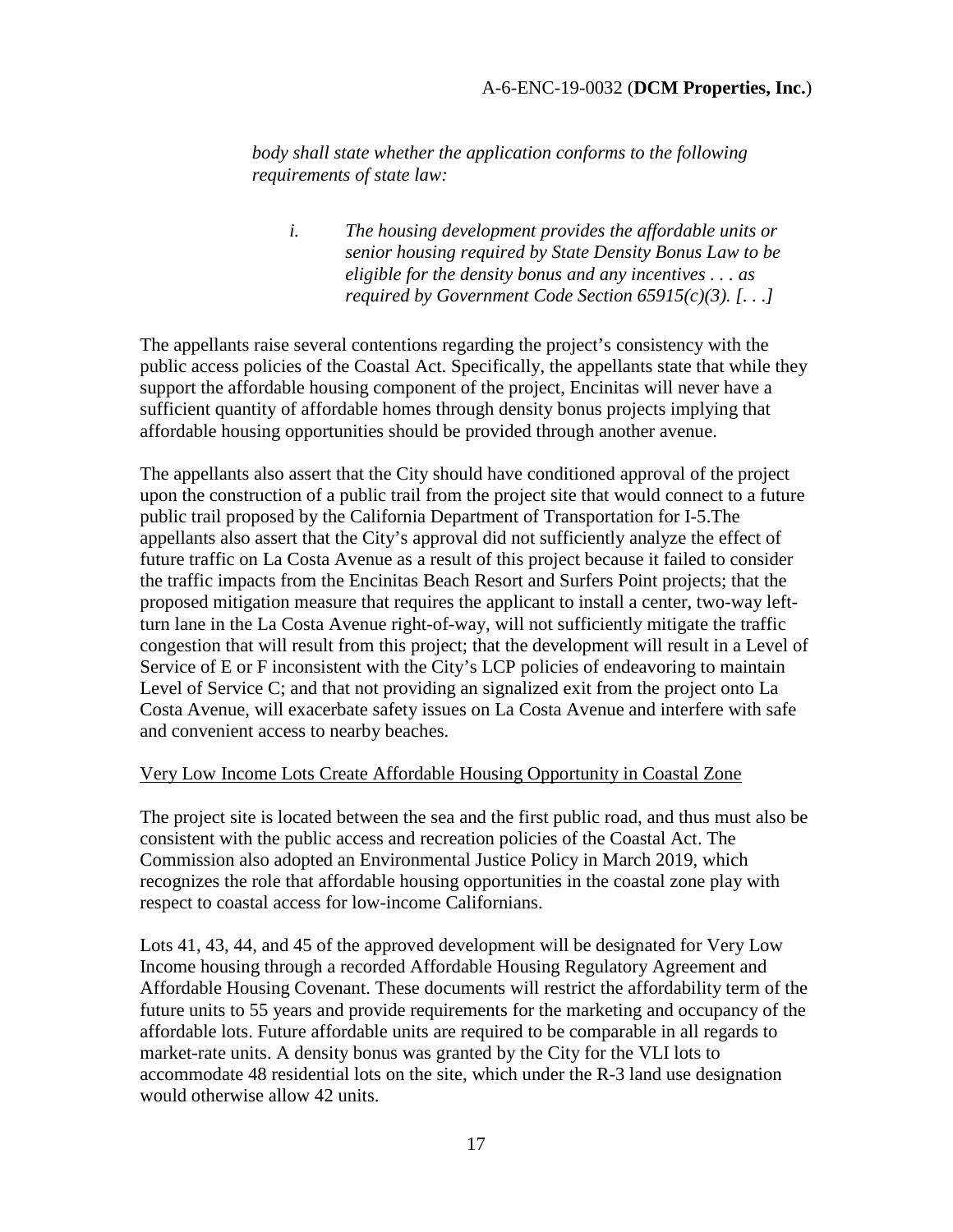The inclusion of VLI housing in this project will create affordable housing opportunities in a prime coastal area. While Chapter 3 of the Coastal Act does not authorize the Commission to regulate or require affordable housing, Section 30604(f) of the Coastal Act directs the Commission to encourage low- and moderate-income housing opportunities in the Coastal Zone. Allowing this project to proceed as approved by the City of Encinitas will increase the amount of affordable housing located in Encinitas, encouraging low-income housing opportunities in the Coastal Zone, and as a result, also provide coastal access for low-income Californians. Additionally, the certified LCP encourages the construction of affordable housing in the coastal zone by granting a density bonus, consistent with state law, for projects proposing affordable housing. While the proposed project may only represent small progress towards the City's affordable housing goals, the provision of affordable housing in the approved project is consistent with the requirements and goals of the LCP and the Coastal Act.

## Public Trail Construction

The project site is located between the sea and the first public road, and thus must also be consistent with the public access and recreation policies of the Coastal Act. The Coastal Act requires that maximum access be provided consistent with the need to protect natural resources areas from overuse. The appellants content that the project should have included a connection to the 1-5 North Coast Bike Trail, which is a planned improvement under the North Coast Corridor Public Works Plan and Transportation and Resource Enhancement Program (NCC PWP/TREP). The future trail, which will provide access over Batiquitos Lagoon for both bicyclists and pedestrians, will run roughly parallel with the 1-5 highway and be located partially within the I-5 highway right-of-way and partially on adjacent local streets. Caltrans plans to replace the I-5 Batiquitos Lagoon Bridge in the next 10-20 years, at which time the NCC PWP/TREP requires that a bicycle and pedestrian trail will be built along I-5 on the bridge. At this time, there are no plans showing the exact alignment of the trail but it is expected to be constructed on the west side of the I-5 Batiquitos Lagoon Bridge (Exhibit #9).

The City considered the possibility of a direct connection from the site to the trail; however, as a future planned trail that does not have a final design or alignment, project connection to the 1-5 trail could not be required at this time, and no other public trails are present in the project vicinity to allow for linkage to a larger trail system. Additionally, to connect to the proposed 1-5 trail from the subject site, which sits at an elevation of approximately 77 feet above mean sea level, a connecting trail would have to be constructed down the inland bluff on the north end of the site. Such a trail would likely alter and potentially destabilize the inland bluff, inconsistent with the certified LCP, which promotes providing public access but also strongly discourages the defacement of any bluff face. Furthermore, pedestrians and bicyclists will be likely able to access the future trail near the 1-5/La Costa on/off ramps which are located approximately 0.2 miles from the site.

The project will provide some public access amenities when the future built-out occurs. Future construction of the community will include a 5-foot wide decomposed granite pathway, running parallel to the internal street of the subdivision, which will connect to two proposed neighborhood parks. The pathway will be accessible from the new 5-foot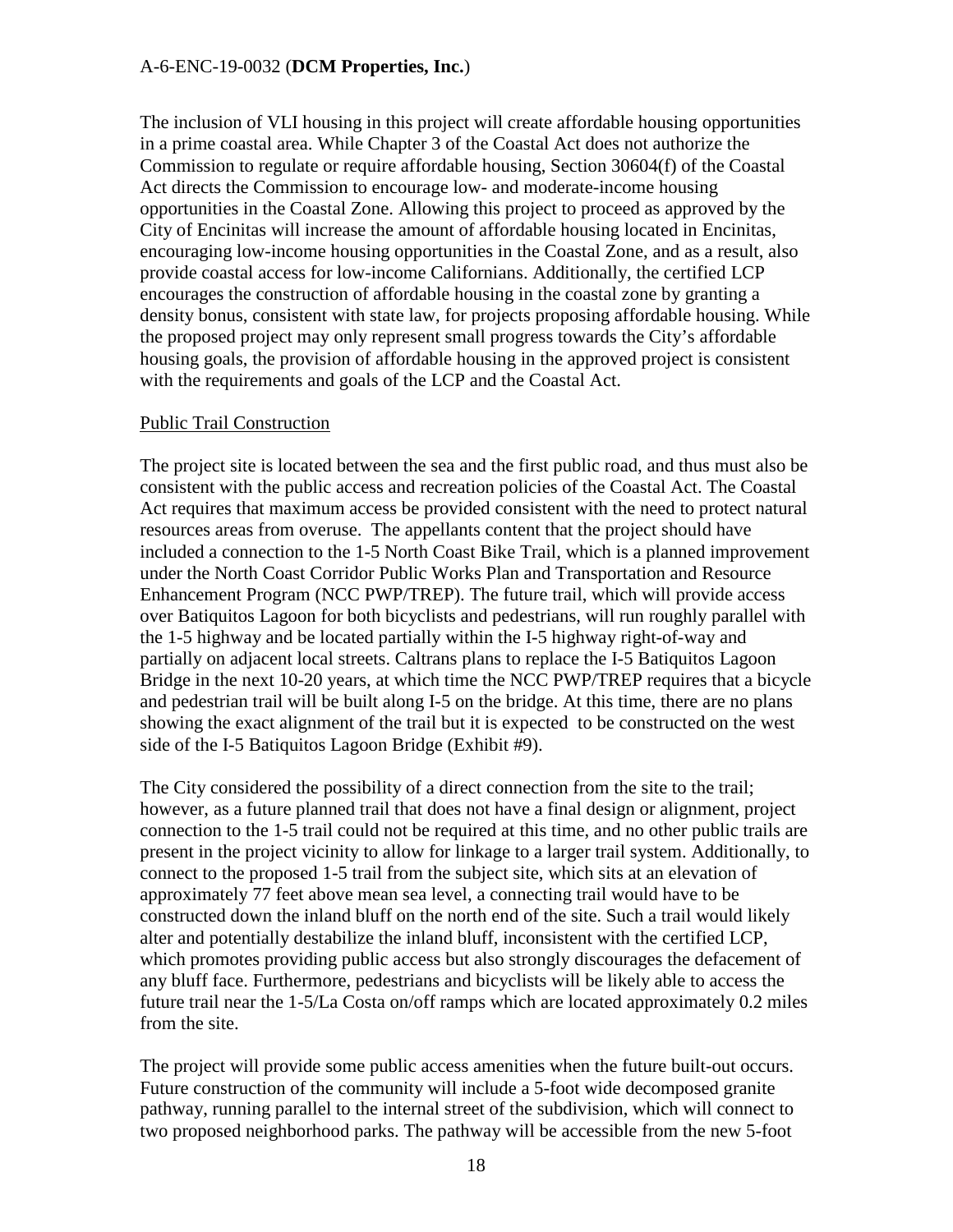wide sidewalk proposed along the frontage of the site from La Costa Avenue (Exhibit #6). The pathway will also cross over several residential lots to provide a shortcut between the two parks, so that members of the public can easily access both parks without having to follow the pathway paralleling the future road just to reach the other park (Exhibit #3). The park on the east side of the site will include a viewing platform, providing views of the lagoon, as a public amenity. The applicant will record an easement, held by the City, over the proposed pedestrian accessways to ensure they remain open to the public. Additionally, 47 unrestricted street parking spaces will be provided which members of the public can use to access the two neighborhood parks. Thus, even without a connect to the future I-5 trail, the project is consistent with the public access and recreation policies of the LCP and the Coastal Act.

### Cumulative Impacts Analyzed for Traffic on La Costa

The City CDP was conditioned to require the applicant to provide a traffic improvement to La Costa Avenue that is designed to mitigate traffic impacts on La Costa Avenue as a result of this project. The EIR analyzes the proposed project relative to the existing regional and local transportation network, potential project traffic impacts, and includes required mitigation measures to reduce potentially significant impacts. A traffic analysis was prepared for the project that evaluated the level of service for both intersection and street segment operations, with and without the project. The report also looked at cumulative traffic impacts from future growth of the area with a LOS D or higher being deemed acceptable. The appellants asserts that the EIR ignores future cumulative impacts of the proposed and approved developments in the surrounding area; however, Table 2-3 of the EIR lists the nearby proposed and approved developments considered for all the cumulative analyses in the EIR (Exhibit #7). This table includes both the Encinitas Beach Resort and Surfer's Point projects that the appellants allege are missing from the traffic analysis.

The traffic report finds that the only significant impact to existing traffic conditions would occur at the La Costa Avenue/Seabreeze Court intersection as a result of future project traffic exiting the site. The report anticipates that the intersection, which currently operates at LOS A, would fall to LOS F as a result of the proposed project and the cumulative impacts. To mitigate the project traffic impacts to less than significant, the applicant is required to improve the section of La Costa Avenue between Seabreeze Court and the 1-5 by restriping this roadway segment with a center, two-way left-turn lane. The roadway is currently a two-lane street (one eastbound and westbound lane) with a dedicated bicycle lane on both sides of the street. To make additional space for the proposed lane, a right-of-way dedication will be made along the entire frontage of the subject site on La Costa Avenue. The dedicated bicycle lanes will be preserved and buffered from vehicle traffic and a new 5-foot wide sidewalk will be constructed to provide safe pedestrian access to the site. The EIR concludes that the addition of the proposed center, two-way left-turn lane, the La Costa Avenue/Seabreeze Court intersection will operate at a LOS C, including the cumulative impacts from the nearby proposed and approved projects. Thus, La Costa Avenue will operate at an acceptable LOS and will not adversely impact vehicular access to nearby beaches.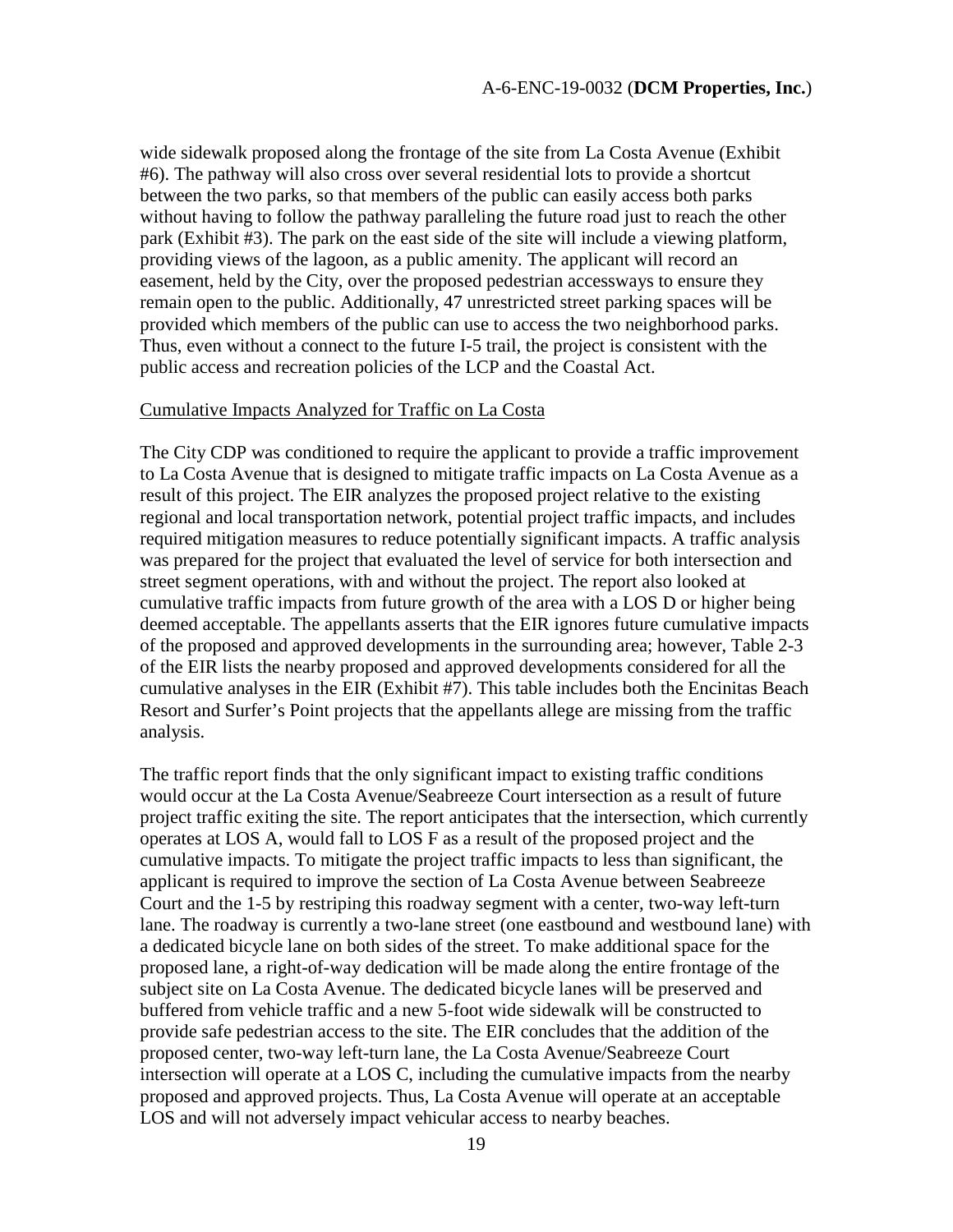The appellants also assert that the project fails to provide a signalized exit from the project site onto La Costa Avenue, which will exacerbate unsafe conditions on La Costa. The CDP approval was conditioned to require the submittal of the final design of the traffic-mitigation improvement to the City's Traffic Division for approval, prior to issuance of the grading and improvement permit for the site. EIR requires the project to implement the center, two-way left-turn lane in the La Costa Avenue right-of-way to reduce the potential for hazards at the La Costa Avenue/Seabreeze Court intersection. The center turn lane will allow vehicles to queue up in the center lane until there is a safe opportunity to merge into the eastbound travel lane or to enter the site. The center lane will also reduce the chance of collisions between vehicles and bicyclists by giving vehicles more time to lookout for bicyclists before turning left into the site. Furthermore, the new sidewalk along the frontage of the site will create a safe accessway for pedestrians to reach the site. Thus, safe access will be provided on La Costa Avenue.

In conclusion, the City action does not raise a substantial issue with regard to conformity with the public access and recreation policies of the Coastal Act.

# <span id="page-19-0"></span>**D. BIOLOGICAL RESOURCES**

City of Encinitas Certified LUP:

*Resource Management Goal 3:* 

*The City will make every effort possible to preserve significant mature trees, vegetation and wildlife habitat within the Planning Area. (Coastal 30240)* 

*Resource Management Goal 10:* 

*The City will preserve the integrity, function, productivity, and long term viability of environmentally sensitive habitats throughout the City, including . . . lagoons and their up-lands . . .* 

*Resource Management Policy 10.9:* 

*The City will encourage the preservation and the function of San Elijo Lagoon and Batiquitos Lagoon and their adjacent uplands as viable wetlands, ecosystems and habitat for resident and migratory wildlife, by prohibiting actions . . . [that] adversely affect existing wildlife habitats.* 

City of Encinitas Certified IP:

*EMC Section 30.34.040.B.3:* 

*In all areas, a buffer of 100 feet in width shall be maintained around all identified coastal lagoon wetland areas. . . . All buildings or other improvements proposed to be placed or erected, and all grading activities proposed to be undertaken adjacent to a wetland shall be located so as not to contribute to increased sediment loading of the wetland, cause disturbance to its habitat values, or otherwise impair the functional capacity of the wetland.*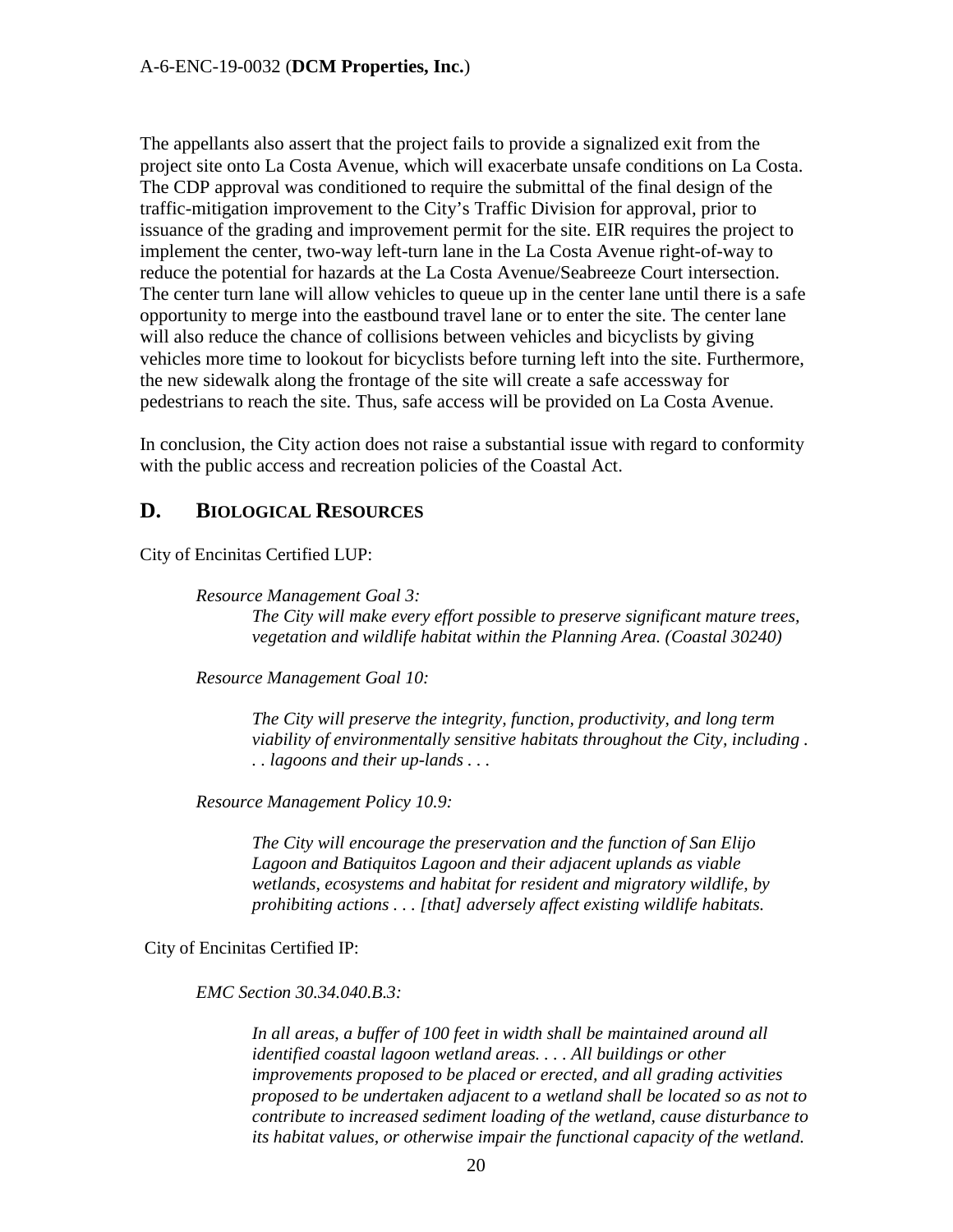#### *EMC Section 30.34.050.C:*

*[. . .]* 

*Biotic Resources. For proposed projects within the C/NRO (Cultural/Natural Resources Overlay) Zone which involve parcels containing ecologically sensitive plant and animal habitats, a survey by a qualified professional biologist shall be submitted by the project applicant to determine the significance of the habitats and the need for project impact mitigation by reservation, reestablishment, or other methods.* 

The proposed development will be located in an urban area in Encinitas on a flat, graded site on the south side of Batiquitos Lagoon. The boundaries of the project range from La Costa Avenue on the south, to the top of a steep inland slope overlooking the lagoon to the north. The west side of the site is bounded by existing residential development and the southeast side is bordered by an existing vacant lot that was previously used for agricultural operations. East of the vacant lot is a gas station. The northeast side of the site overlooks I-5 and the lagoon. The entire site has been impacted by either residential development or greenhouse nursery operations for several decades. A biological assessment prepared for the proposed project determined that there are not sensitive species on the site, although raptors have been historically observed in the vicinity of the site. Several mature trees, including four existing mature Torrey Pines trees, are located in the steep slope area and will be preserved in a City required open space easement.

The California Department of Fish and Wildlife manages the Batiquitos Lagoon as an Ecological Reserve. The Lagoon itself is located within the City of Carlsbad, and is subject to the policies of the Carlsbad HMP through the City's LUP. The lagoon preserve encompasses the lagoon and a 100-foot buffer upland of the wetland areas of the lagoon. The project site is located approximately 70 feet above the lagoon and the project site's northern boundary line is the border between the City of Carlsbad and the City of Encinitas. The steep slopes north of the site are located in the City of Carlsbad while the slopes on the northeast portion of the site are in the City of Encinitas. The site itself is entirely within the City of Encinitas

The limits of the wetlands in Batiquitos Lagoon are located roughly 100 feet from the northern boundary of the project site. The limits of the wetland are approximately 20 feet from the northeast boundary of the site; however, the steep slopes on the northeast side of the site provide a natural barrier, putting well over 100 feet between the wetlands below and the flat portion of the site above where the approved development will occur (Exhibit #3).

The appellants assert that the bird survey mitigation measure required in the EIR does not go far enough to protect wildlife in the lagoon and that the City should have required the applicant to repeat surveys throughout the entire construction phrase instead of just at the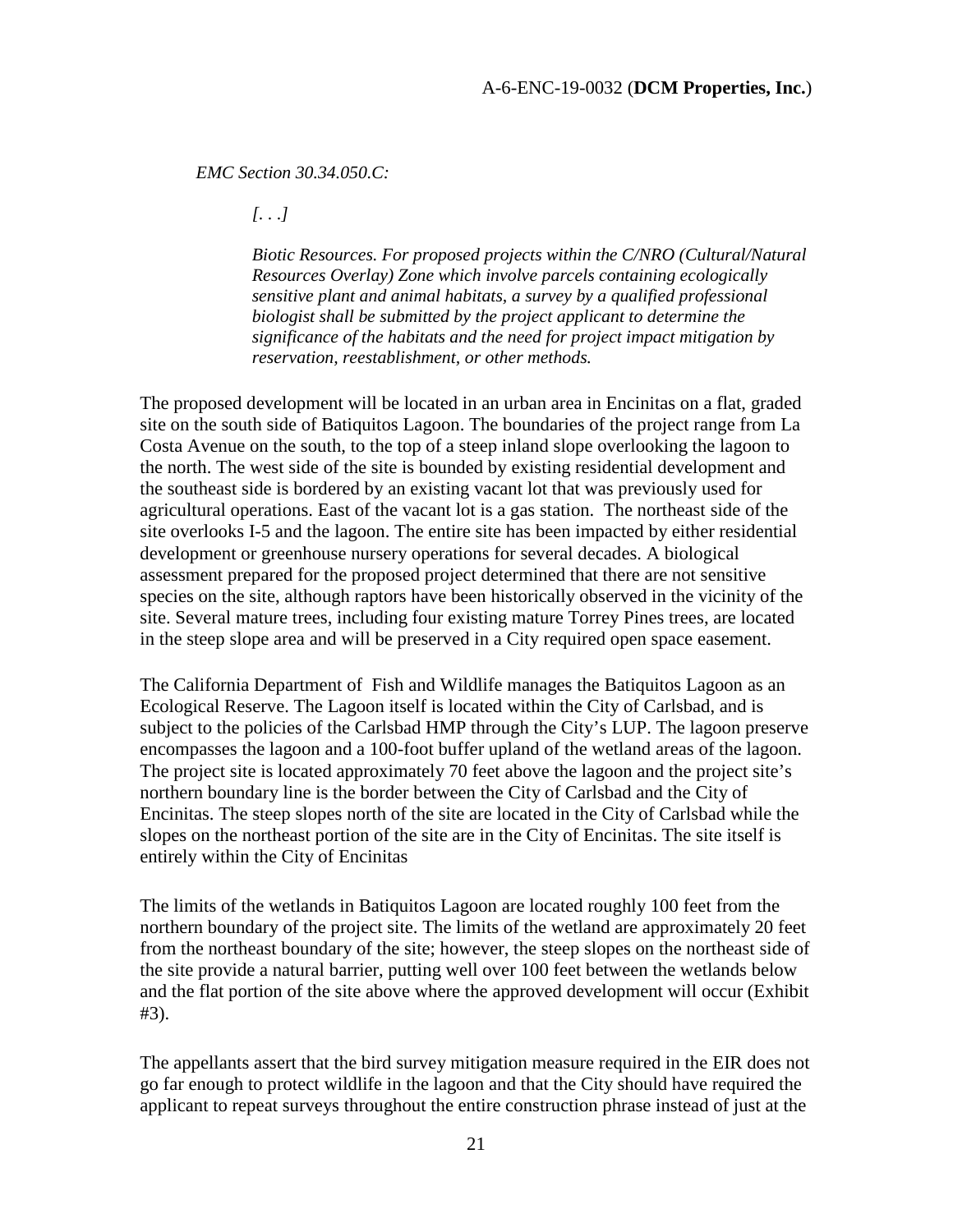beginning of construction. The appellants also allege that the other mitigation measures proposed to address potential edge effects on the lagoon are insufficient to mitigate the adverse impacts to wildlife in Batiquitos Lagoon that will result from ongoing construction activities. The appellants also assert that the applicant should be required to survey portions of Batiquitos Lagoon adjacent to the project site. The appellants claim that no consideration was given to the endangered and threatened bird species that inhabit the lagoon year-round and/or migrate to the Batiquitos Lagoon on an annual basis. Additionally, the appellants allege that the City ignored CDFW's recommendation to reduce residential density to minimize impacts to sensitive adjacent habitats. The appellants also contend that the Preserve Adjacent Assessment, a report addressing potential impacts that could affect the preservation of the offsite Batiquitos Lagoon preserve, prepared for the project as part of the project EIR, does not incorporate mitigation measures required by the Carlsbad HMP.

The City of Encinitas LCP requires a 100-foot wide buffer to be maintained around all identified coastal lagoon wetland areas. The boundary of the 100-foot wetland buffer from Batiquitos Lagoon is mapped as being roughly contiguous with the northern boundary of the site but then cuts inland over the inland slope in the northeast portion of the site (Exhibit #3). No development is proposed within the 100-foot wide wetland buffer or now or in the future built-out of the site. The portion of the wetland buffer that overlays the inland slope will be preserved in an open space easement that will be maintained by the future HOA. As approved by the City, both the steep slopes and the wetland buffer area will be protected by an open space easement, consistent with the LCP requirements.

A biological assessment for the site identified a range of mitigation measures designed to ensure the development preserves the integrity, function, productivity, and long term viability of environmentally sensitive habitat and Batiquitos Lagoon. The site contains mature trees that could potentially be used for raptor nesting. Thus, to reduce potential indirect impacts to raptors, nesting surveys area required prior to construction and active nests found must be avoided. To avoid potential "edge" effects from the community when it is constructed in the future, no invasive landscaping will be permitted on the site and irrigation runoff must be directed away from the open space easement. Construction lighting and lighting associated with the development must utilize the lowest illumination necessary for human safety, be selectively placed, and shielded and directed away from the lagoon and the open space. Permanent fencing located at the top of the slope protecting the required open space area will be maintained in perpetuity by the future HOA to assist with predator control. Thus, contrary to the appellants' assertion, no impacts to sensitive bird or other wildlife area expected to result from the project.

As to the appellants' assertion regarding a reduced density recommendation, the reduced residential alternative was included as an alternative in the EIR. This alternative was considered by the City, but ultimately the subject project at a density of 48 units was approved. The reduced density recommendation would result in development of the project site in a similar manner to the proposed project; however, under this alternative, the number of residential units would be reduced to 22 units (20 new and 2 existing). Additionally, there would be an overall reduction in lot size and the development would be shifted slightly to the south to increase the distance of the development from the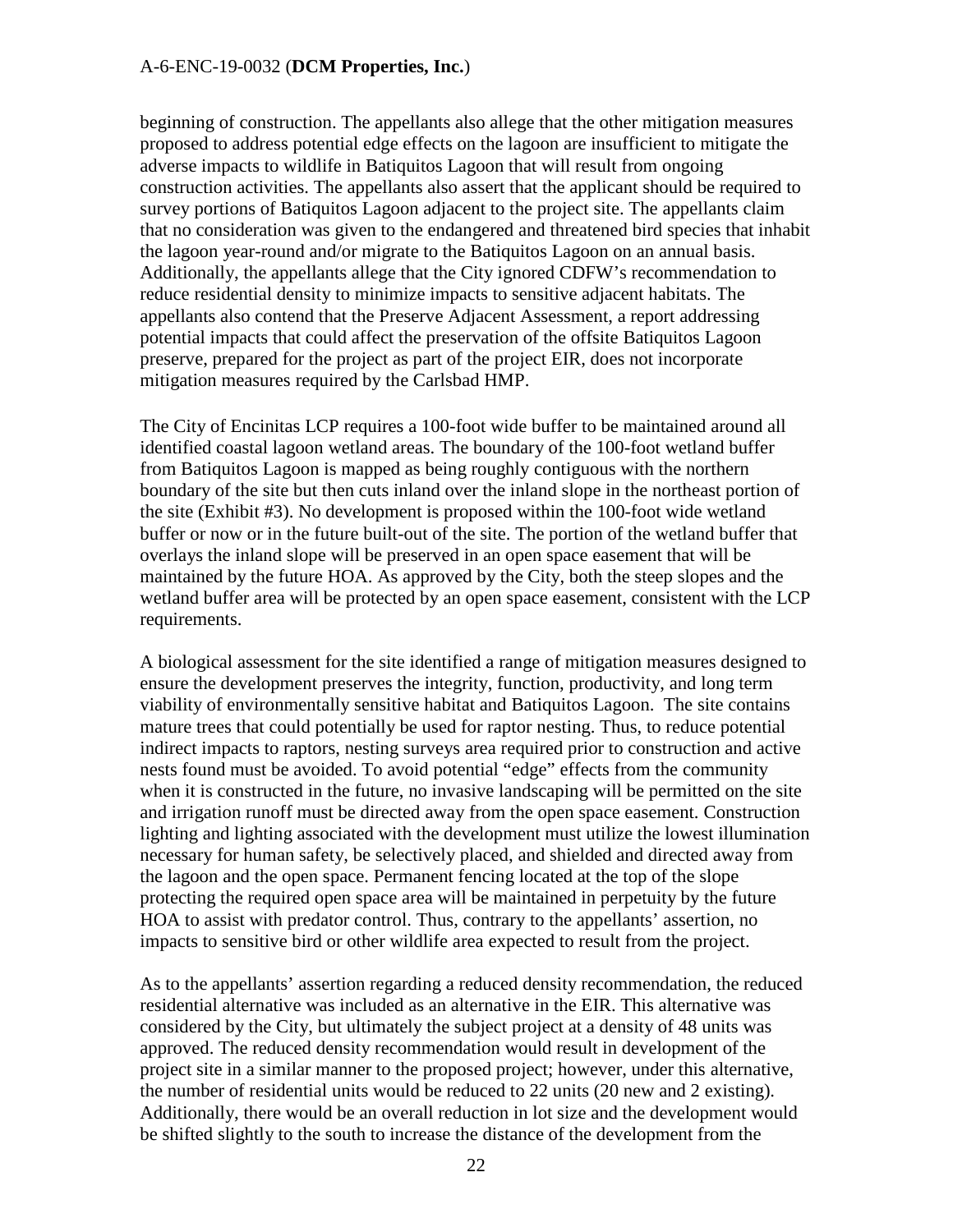lagoon. The EIR identified the reduced density alternative as the environmentally superior alternative, after the no project alternative, because it would reduce impacts to cultural resources and generate less traffic on La Costa Avenue. According to the EIR, the impacts to biological resources would be similar to those resulting from the proposed project. The EIR found that the approved project would not result in any significant environmental impacts.

Additionally, according to the City, CDFW reviewed the biological reports and EIR and found no fault with the methodologies, impact determinations, or mitigation measures. The EIR includes CDFW's comment letter on the draft EIR, which suggested antiperching elements on any fences or light poles located on the north portion of the site to prevent an increase in predation of threatened/endangered bird by predatory birds. The City responded that no light posts are proposed on the lots closest to the lagoon and, while a perimeter fence will be installed along the northern development boundary, the City does not anticipate that the fence would constitute a significant change in the existing environment with respect to the availability of predatory perching locations. The existing trees along the northern steep slope, located in the City of Carlsbad, are located closer to the lagoon than the proposed wall and will provide more convenient perching locations for predatory birds. For these reasons, the City did not incorporate CDFW's suggestion for the additional anti-perching measure.

The appellants also assert that the Preserve Adjacent Assessment, included as Appendix 3.3b to the EIR, should have included mitigation measures from the Carlsbad HMP. While the appellants reference the Carlsbad HMP in their appeal request when describing the various flora and fauna located in the lagoon, they do not specifically state which mitigation measures should apply from the Carlsbad HMP. The project site is located entirely within the City Encinitas and is subject to the biological resources policies/standards of the Encinitas LCP, not the Carlsbad HMP. Nevertheless, the project does address potential indirect edge effects that could result from development on the project site by directing exterior lighting away from the lagoon, ensuring no invasive species are planted anywhere onsite, and imposing predator control measures.

In conclusion, the City action does not raise a substantial issue with regard to conformity with the biological resource policies of the City's LCP.

# <span id="page-22-0"></span>**E. GEOLOGICAL HAZARDS**

City of Encinitas Certified LUP:

*Public Safety Policy 1.2:* 

*Restrict development in those areas where slope exceeds 25% as specified in the Hillside/Inland Bluff overlay zone regulations of the zoning code. . . .*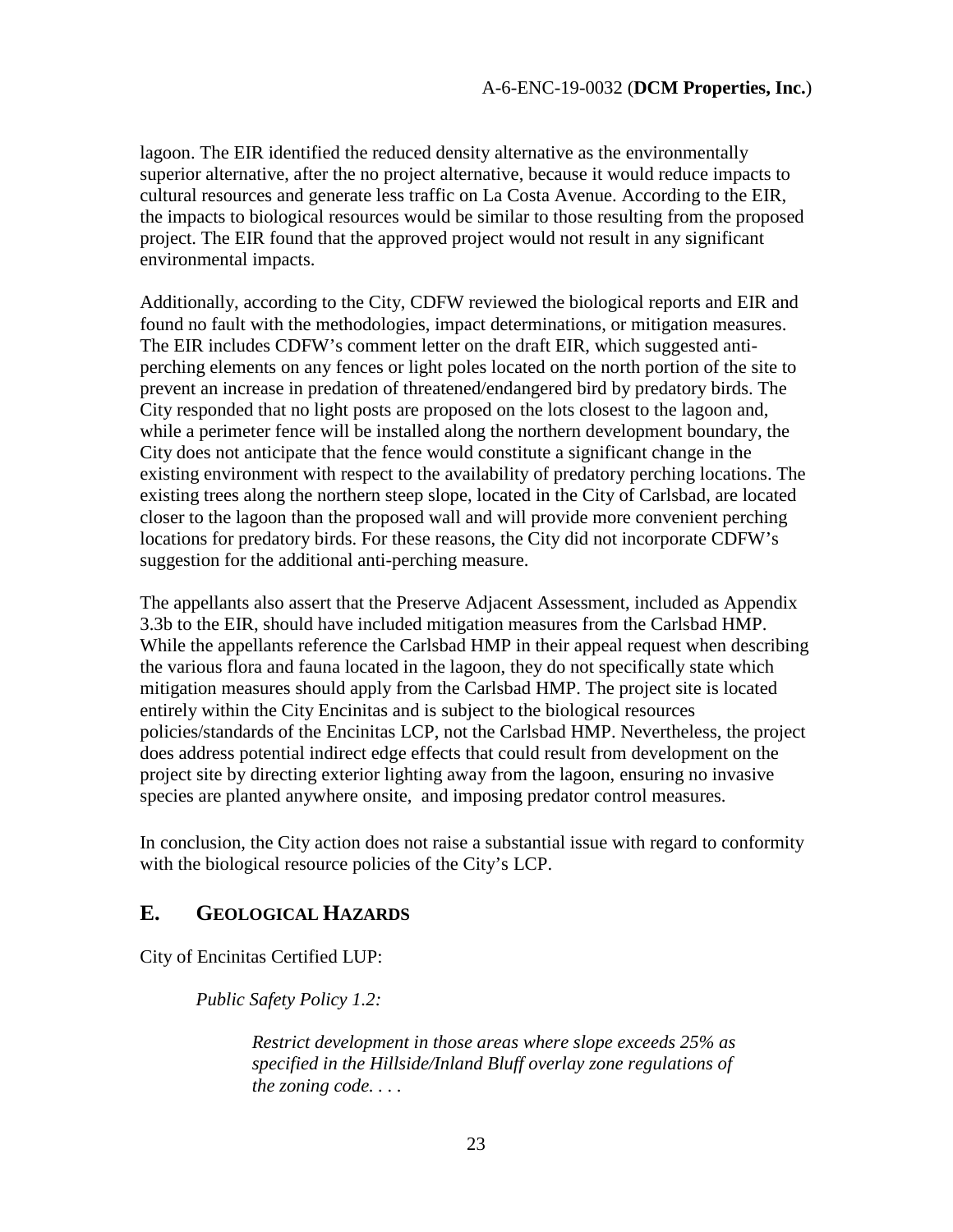*Public Safety Policy 1.6:* 

*The City shall provide for the reduction of unnatural causes of bluff erosion, as detailed in the Zoning Code, by . . . [requiring] new structures and improvements to existing structures to be set back 25 feet from the inland blufftop edge . . .* 

*This does not apply to minor structures . . . including temporary accessory buildings not exceeding 200 square feet in area . . . allowed within five feet from the bluff top edge . . .* 

*Land Use Element Policy 8.1:* 

*Require that any improvement constructed in an area with a slope of more than 25% and other areas where soil stability is at issue to submit soils and geotechnical studies to the City for review and approval.* 

City of Encinitas Certified IP:

*EMC Section 30.34.030.B.1:* 

*For proposed projects within the Hillside/Inland Bluff Overlay Zone, a slope analysis shall be submitted by the applicant based upon a topographic map with contour intervals not exceeding two feet. . . .* 

The site is a roughly rectangular shaped parcel located on an inland bluff above Batiquitos Lagoon. The site is located in the Hillside/Inland Bluff Overlay Zone. The site has been previously graded and developed with greenhouse structures and two residences with detached accessory structures. The greenhouse structures and the remnants of the prior commercial flower nursery use cover the majority of the project site. Two single-family residences on the northern side of the site overlook the lagoon. The north portion of the site slopes down steeply towards the lagoon, and there are also steep slopes on the eastern side of the site that slope down towards the freeway.

The appellants contend that the EIR did not either address or mitigate for bluff erosion that would result from water flowing over the bluff edge. The appellants also state that the City and EIR failed to address the "La Costa Fault," a geological hazard contiguous with Batiquitos Lagoon, which has the potential to impact bluff erosion.

The CDP approval was conditioned to require both a 25-foot inland bluff setback and an open space easement recorded for the natural steep slopes onside. EIR addresses potential impacts related to geology and soil erosion that may result from the project and concludes that no significant impacts would result from the proposed project related to geology and soil, thus no mitigation measures were provided. The grading plan approved by the City of Encinitas requires the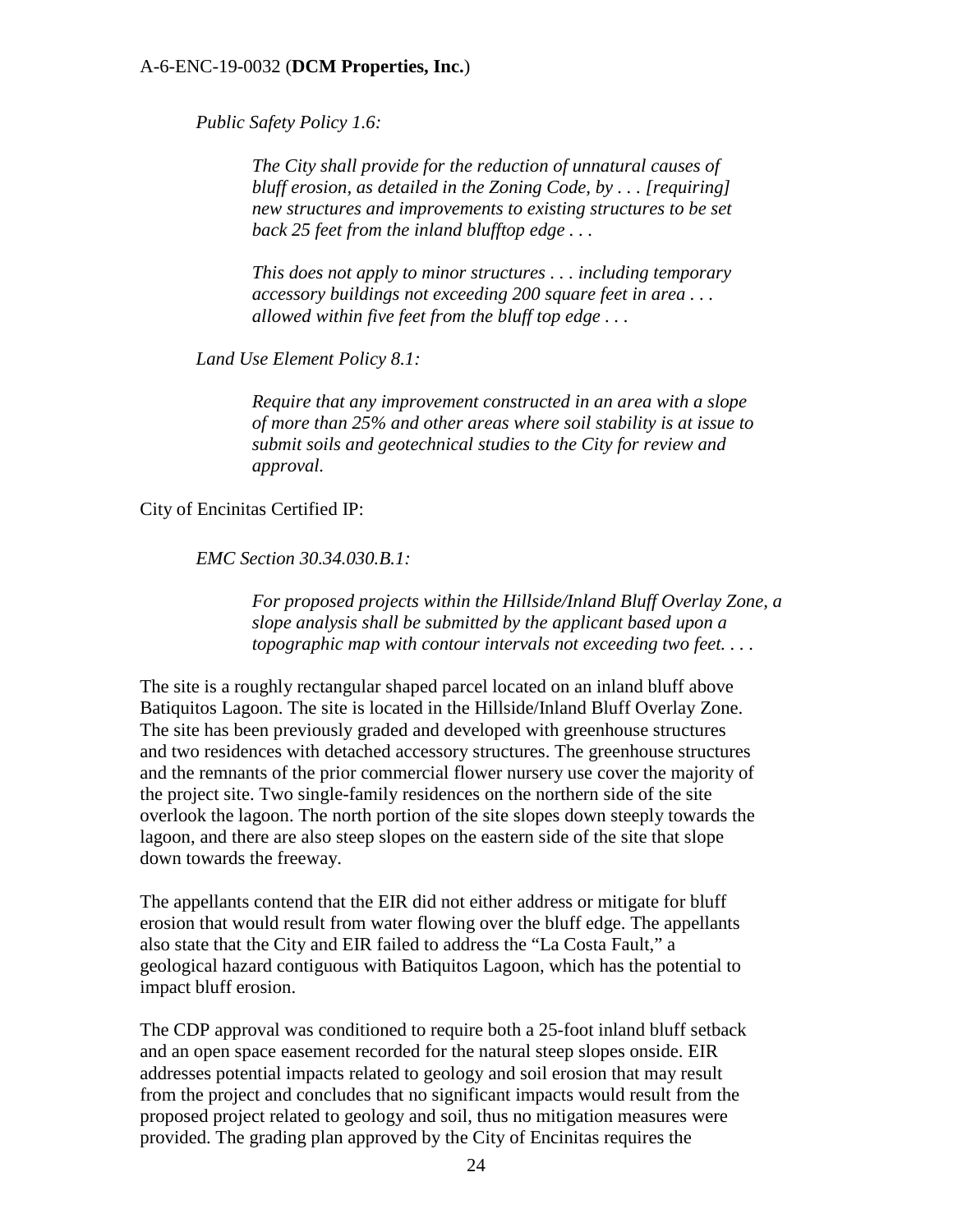applicant to implement erosion and runoff control measures including but not limited to the use of geotextiles, silt fences, and erosion control blankets. Additionally, BMPs required by the SWQMP (See Section B. Water Quality/Hazardous Substances above) will ensure that the proposed project would not result in substantial erosion or siltation on- or off-site.

No construction of homes has been approved at this time in the City's action, but future development of the site will include 46 new single-family residences, with two existing homes remaining onsite (48 units total). A geotechnical report was prepared for the site that concludes that the site has global stability factors of safety over 1.5 as long as the minimum 25-foot inland bluff setback required in the LCP is maintained for all structural foundations. As designed, the plan for future build out of the site complies with this requirement (Exhibit #3). One of the two existing single-family residences located on the north side of the property contains a small shed that is partially located within the 25-foot bluff edge setback but is sited more than five feet from the bluff edge and is located at grade, consistent with the LCP setback requirements for accessory structures. Thus, the project includes adequate measures to prevent both natural and unnatural causes of erosion, consistent with the LCP, and no additional mitigation measures are required to address hazards consistent with the LCP. Future construction of the home will require review and approval through a separate coastal development permit from the City.

As for the appellants' assertion regarding the "La Costa Fault," the City has indicated that the fault was not evaluated in the EIR because the fault is not depicted on the California Department of Conservation Fault Activity Map of California (2010), which provides the location of active faults. According to the EIR, active faults are defined as those that have experienced surface displacement within the last 11,000 years or are in a State-designated Alquist-Priolo Fault Earthquake Fault Zone. The geotechnical reports prepared for the site states that the nearest active fault to the project site having the "most significant effect at the site from a design standpoint" is the Rose Canyon fault zone located approximately 4 miles to the west (U.S. Geological Survey National Seismic Hazards Maps, 2008).

According to the City, many faults that traverse Southern California vary in size and magnitude, and it is possible that the La Costa fault was not listed on the Fault Activity Map due to its small size and low-risk assessment. However, regardless of the proximity of nearby faults, the EIR mitigation measures include a requirement that all new development would be required to comply with the requirements of the Alquist-Priolo Fault Zoning Act and the California Building Code (CBC). CBC requirements address structural seismic safety and include design criteria for seismic loading and other geologic hazards, including design criteria for geologically induced loading that govern sizing of structural members, building supports, and materials, and provide calculation methods to assist in the design process. The Commission geologist has reviewed the geotechnical report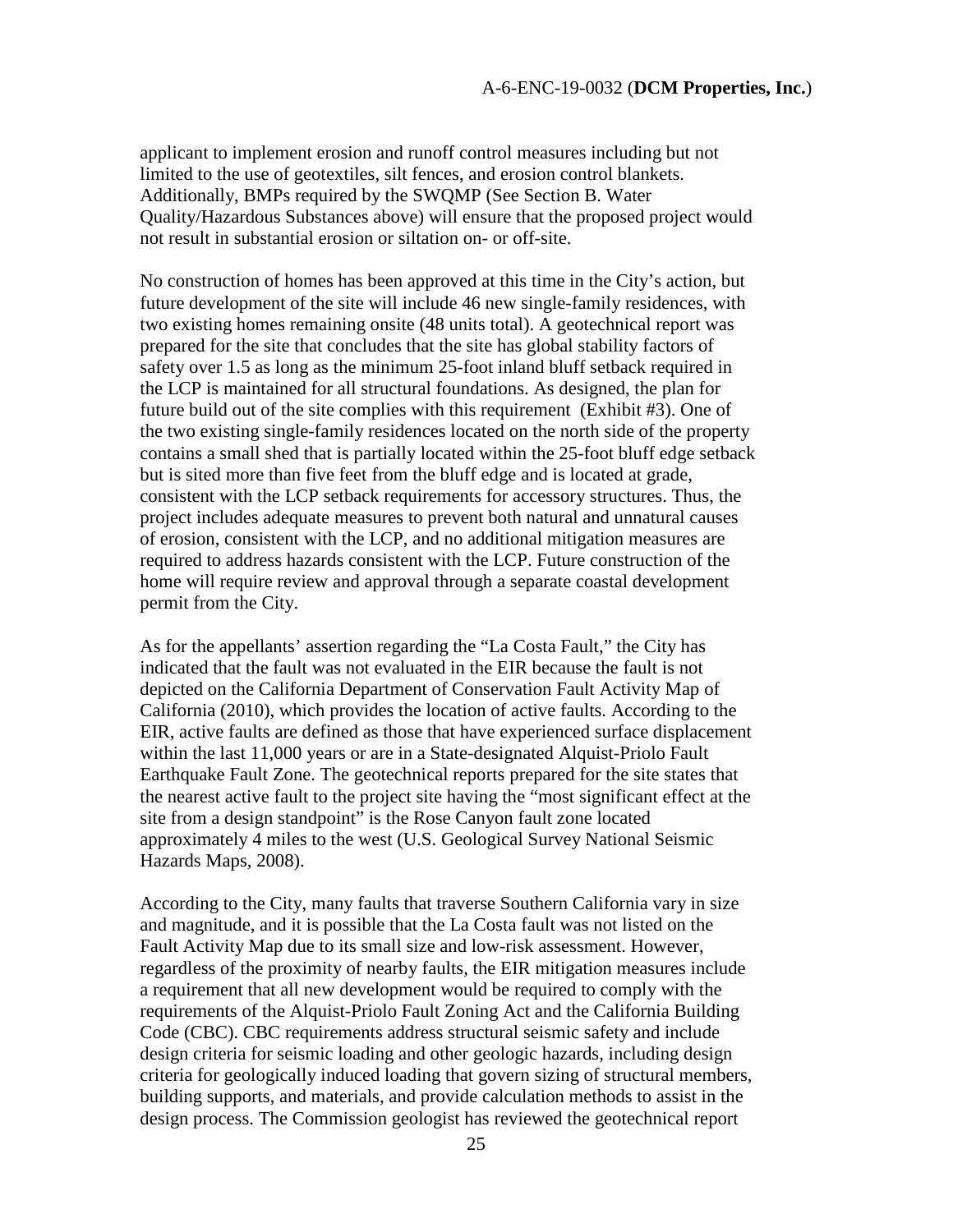and the Geology and Soils section of the EIR and agrees with the analysis and conclusions regarding the site stability. Given that the geotechnical analysis has determined that the project will be safe for the life of the development, the City action does not raise a substantial issue with regard to conformity with the biological resource policies of the City's LCP.

# <span id="page-25-0"></span>**F. AIR QUALITY**

City of Encinitas Certified LUP:

*Resource Management Goal 10:* 

*The City will make every effort to participate in programs to improve air and water quality in the San Diego region.* 

The appellants claim that the grading and/or disturbance of the pesticide-impacted soil onsite will cause the soil to be released into the atmosphere, thereby creating an airborne hazard for the surrounding and subject residential community in violation of federal and state laws. The appellants assert that a pre-approved plan designed to prevent impacted soil from becoming airborne should be required. Additionally, the appellants assert that a 1,000-foot buffer should be required between heavily used roads and dwellings in order to prevent adverse health impacts to future residents related to airborne pollutants associated with vehicles.

The Property Management Mitigation Plan (PMMP) prepared for this project referenced above in Section B, Water Quality/Hazardous Substances, includes a site-specific Community Health and Safety Plan (CHSP) that outlines the community health and safety procedures to be used during the remedial action activities. The CHSP requires that the site be fenced and access be limited to appropriately trained site personnel. Site personnel will be required to use personal protective equipment and be trained in the safe and proper operation of the equipment. Dust control measures will be implemented to protect the properties adjacent to the site. Dust air monitoring will be conducted during activities that could potentially generate offsite impacts such as excavation, stockpiling, and transporting the impacted soil around the site. The dust control measures are consistent with the County of San Diego Air Pollution Control District requirements. Dust control measures include but are not limited to the application of water spray, use of a perimeter misting system, and application of foam and/or a liquid seal to the open excavation face and stockpile. The PMMP was approved by the County Department of Environmental Health in August 2017.

Air monitoring thresholds for potential dust emissions will align with those required under the US EPA's screening levels for organochloride pesticides. Monitoring equipment will include real-time, data logging, direct read field instruments that will be set to measure and record dust levels every 60 seconds. Monitors will be equipped with visual and audible warning indications to alert site personnel if dust action levels have been exceeded. If dust action levels are exceeded, onsite work will cease and areas of disturbed impacted soils will temporarily be covered with plastic sheeting until onsite dust levels allow work to resume. Additionally, water will also be applied to the area of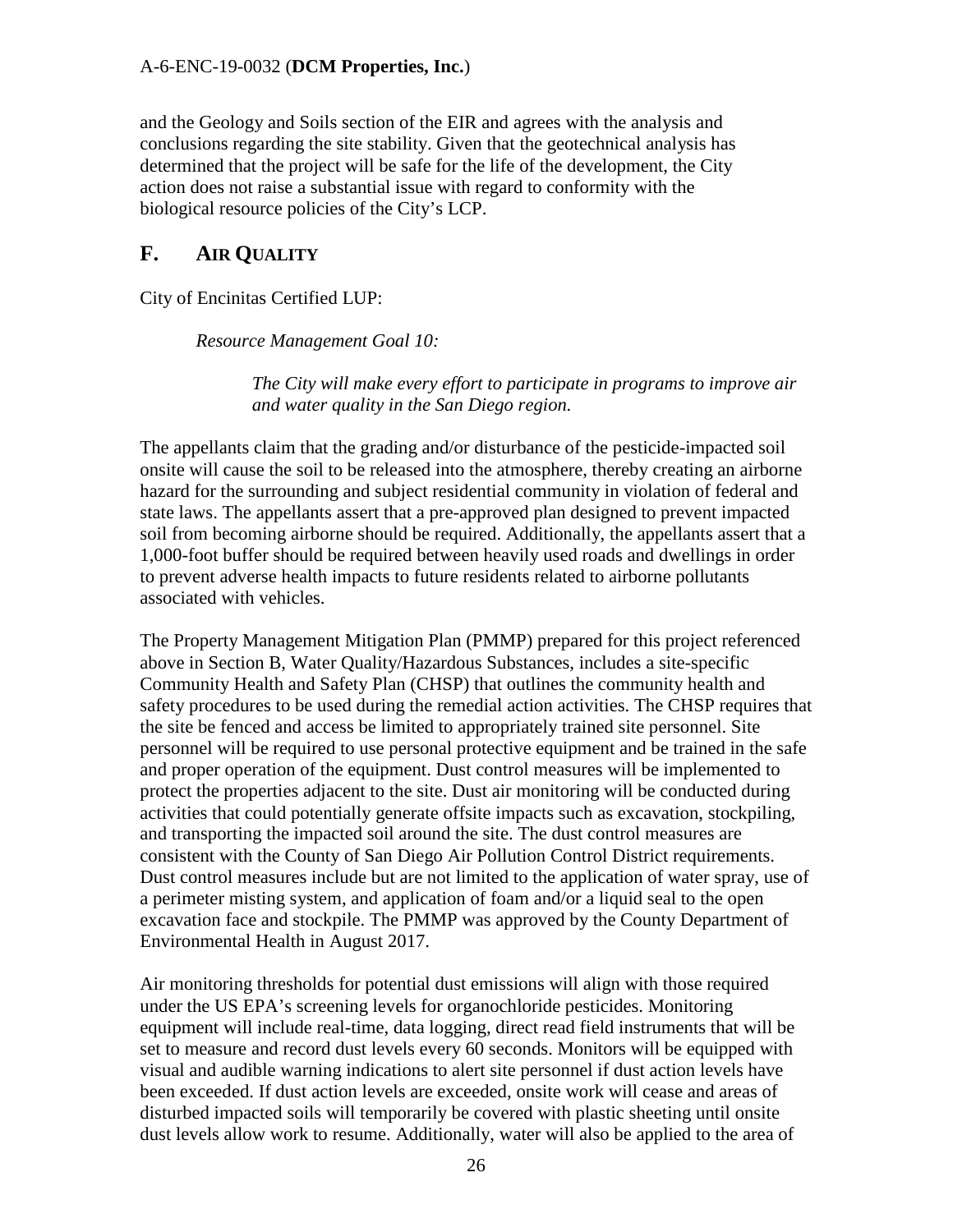excavation to help reduce airborne dust levels. Thus, the project includes a plan to prevent the impacted soil from becoming airborne consistent with the LCP. Lastly, prior to the commencement of any ground-disturbing work involving the impacted soil, the applicant shall provide public noticing per City noticing standards.

As for the appellants' assertion regarding the road buffer, the LCP does not require a 1,000-foot buffer between the proposed development and La Costa Avenue. The EIR concludes that air quality impacts will be less than significant, including on a cumulative level with consideration for current and future development and associated traffic volumes within the study area.

In conclusion, the City action does not raise a substantial issue with regard to conformity with the air quality policies of the City's LCP.

## <span id="page-26-0"></span>**G. AGRICULTURAL RESOURCES**

City of Encinitas Certified LUP:

*Resource Management Goal 11:* 

 *The City recognizes the important contribution of agricultural and horticultural land uses in the local economy and the emphasis of the need to maintain these activities.*

*Resource Management Policy 11.8:* 

*Preserve and promote the produce unique horticultural crops and gardens in Encinitas* 

*Resource Management Goal 12:* 

*The City will encourage the preservation of "prime" agriculture lands within its sphere of influence. (Coastal/30241)* 

*Resource Management Policy 12.2:* 

*No "prime" agriculture lands are located within the City of Encinitas Coastal Zone. . . .* 

The City of Encinitas is known for its long history of agricultural production of cut flowers and was once recognized as the flower capital of the world. As such, the Encinitas LCP includes policies that aim to preserve and promote agricultural land uses. In 2016, the Commission approved the City's LCP amendment request to broaden agricultural opportunities throughout the City in part by allowing retail farms and community gardens in additional zones (LCP-6-ENC-16-0032-1).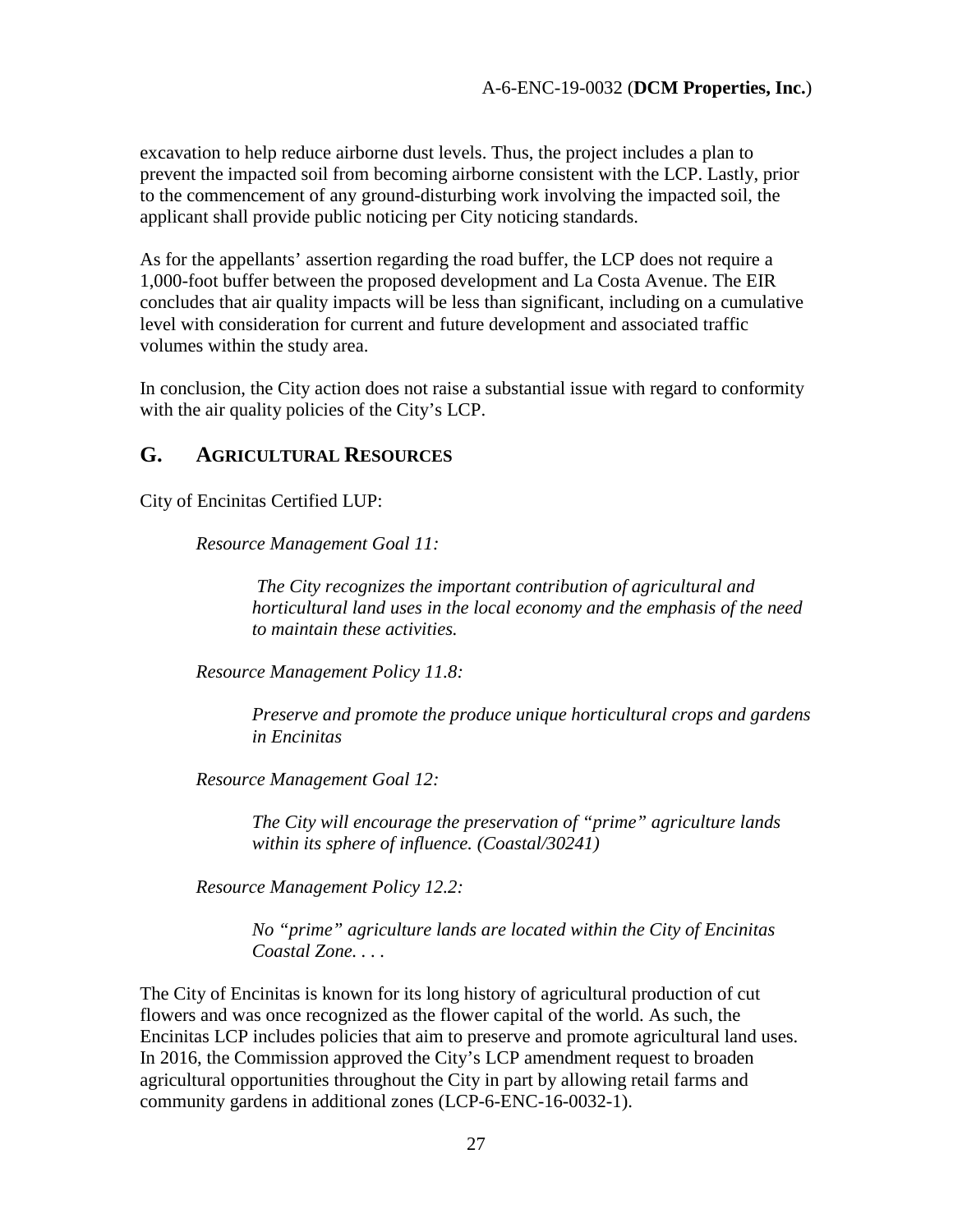As previously described, the site was used for agricultural purposes until 1958 when the site was converted to a greenhouse operation for a commercial flower nursery. According to the applicant in discussions with Commission staff, rising costs and increased competition in the cut flower market made it economically infeasible for the property owners to continue agricultural uses on the site and the owners ceased greenhouse operations onsite approximately four years ago.

The appellants assert that the site is mapped as Unique Farmland by the California Department of Conservation and the EIR does not include mitigation measures to address environmental impacts result from the loss of agricultural land in the City.

The LCP encourages the preservation of "prime" agriculture lands within its sphere of influence, but the subject site is classified as Unique Farmland, according to the California Department of Conservation's (DOC) Farmland Mapping and Monitoring Program. The DOC describes Unique Farmland as lesser quality soil used for the projection of the state's leading crops. The site is not a prime agricultural land and thus is not subject to agricultural preservation as required in the LCP. Additionally, the EIR states that the site is not subject to a Williamson Act contract to preserve farming and the project would not conflict with any Williamson Act contract lands.

Although the conversion of the site to non-agricultural uses would not represent a reduction in prime agricultural lands, the loss of any agricultural land represents a cumulative impact on the region's agricultural productivity as a whole. However, the area immediately surrounding the project site is developed primarily with single-family residences to the west and south and the proposed project will be consistent with those uses. The vacant lot to the east, currently zoned visitor serving commercial, has been previously used for agricultural uses. The subject site has historically been used for both residential and light agriculture uses such as a commercial flower nursery. The site is designated as Residential (R-3) in the certified LCP; thus, the land use is planned for residential use. Additionally, a small scale urban agricultural use in the form of a community garden was approved in the park on the east side of the site. There is no change of zoning or use being proposed, and minor agricultural activities will continue to be allowed on the site. The EIR found that the project would have no impacts on agricultural resources.

In conclusion, the City action does not raise a substantial issue with regard to conformity with the agricultural resource policies of the City's LCP.

# <span id="page-27-0"></span>**H. JURISDICTION**

City of Encinitas Certified IP:

EMC Section 30.80.040.B.1:

*Where a proposed project straddles the boundaries of the City of Encinitas and another local government, or the boundaries of the*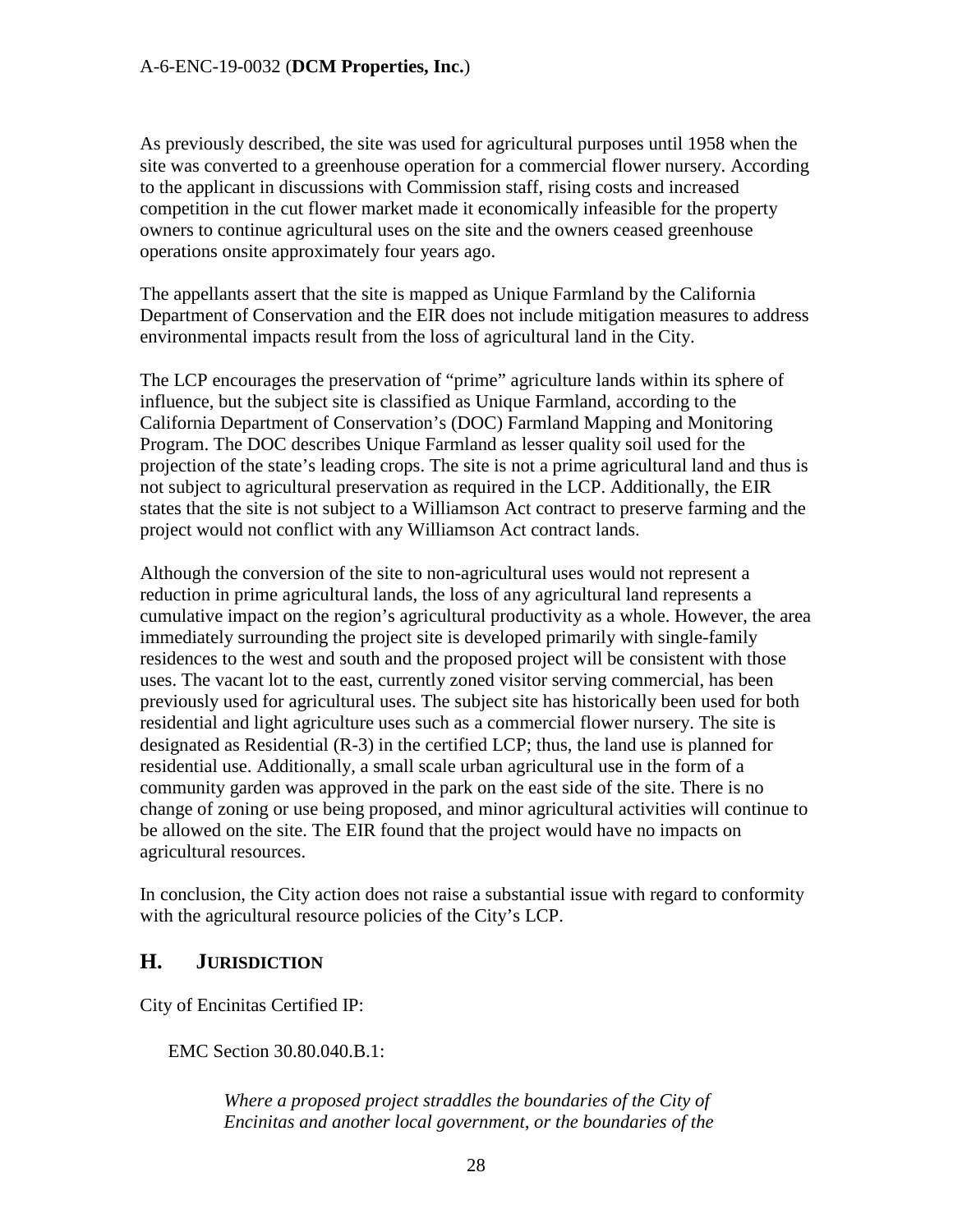*City's coastal development permit jurisdiction . . . [the] applicant must obtain separate coastal development permits from each jurisdiction.* 

The appellants assert that the project proposes .03 acres of grading on the slope of the northwestern corner of the site within the city limits of the City of Carlsbad, and therefore a separate CDP should have been required from the City of Carlsbad for this development.

The EIR prepared for the project includes an exhibit that identifies proposed grading along an existing pipeline that extends from the slope in the northwest corner of the property towards the lagoon (Exhibit #8). This area is within the City of Carlsbad. The City of Encinitas has confirmed that the exhibit showing grading in this area was incorrect and, in the final City-approved version on the project, no grading is proposed in this area. The preliminary grading plan prepared for the project shows the project limit and that no earthwork or construction will occur within the City of Carlsbad (Exhibit #9). Even if a separate CDP was required, it could not serve as the basis of an appeal of the City of Encinitas action on this project, as there is no inconsistency with the LCP or Coastal Act access policies. The applicant would have to obtain a CDP from Carlsbad for the grading, but would still be able to move forward with the part of the project located within the City of Encinitas' permit jurisdiction.

Thus, the City action does not raise a substantial issue with regard to conformance with the permit requirements of the LCP.

# <span id="page-28-0"></span>**I. CALIFORNIA ENVIRONMENTAL QUALITY ACT CONTENTIONS**

The appellants allege that there were several issues with the EIR in regards to CEQA. Specifically, that the EIR fails to comply with CEQA Guidelines and related case law by failing to describe feasible measures for the soil remediation that could minimize significant adverse impacts on the site. The appellants also assert that the EIR fails to analyze the cumulative impacts for future traffic on La Costa Avenue which precludes informed decision-making and informed public participation, thereby thwarting the statutory goals of the EIR process. Lastly, the appellants state that CEQA prohibits approving a development to which feasible alternatives or feasible mitigation measures are available that would substantially lessen any significant adverse effect the activity may have on the environment.

Inconsistency with CEQA is not a basis for an appeal to the Commission. However, the EIR does describe two feasible measures for soil remediation including burying the impacted soils onsite, the method chosen for this project, or disposing the soils at a Class III Landfill. The EIR analyzes the cumulative impacts of future traffic on La Costa Avenue by analyzing several proposed projects within the vicinity of the project site. The City Planning Commission and members of the public were informed of these projects and the cumulative impact they could have to traffic on La Costa Avenue at public hearing where this project was approved. The proposed mitigation to abate traffic impacts on La Costa Avenue was specifically discussed by the attendees of the meeting. The EIR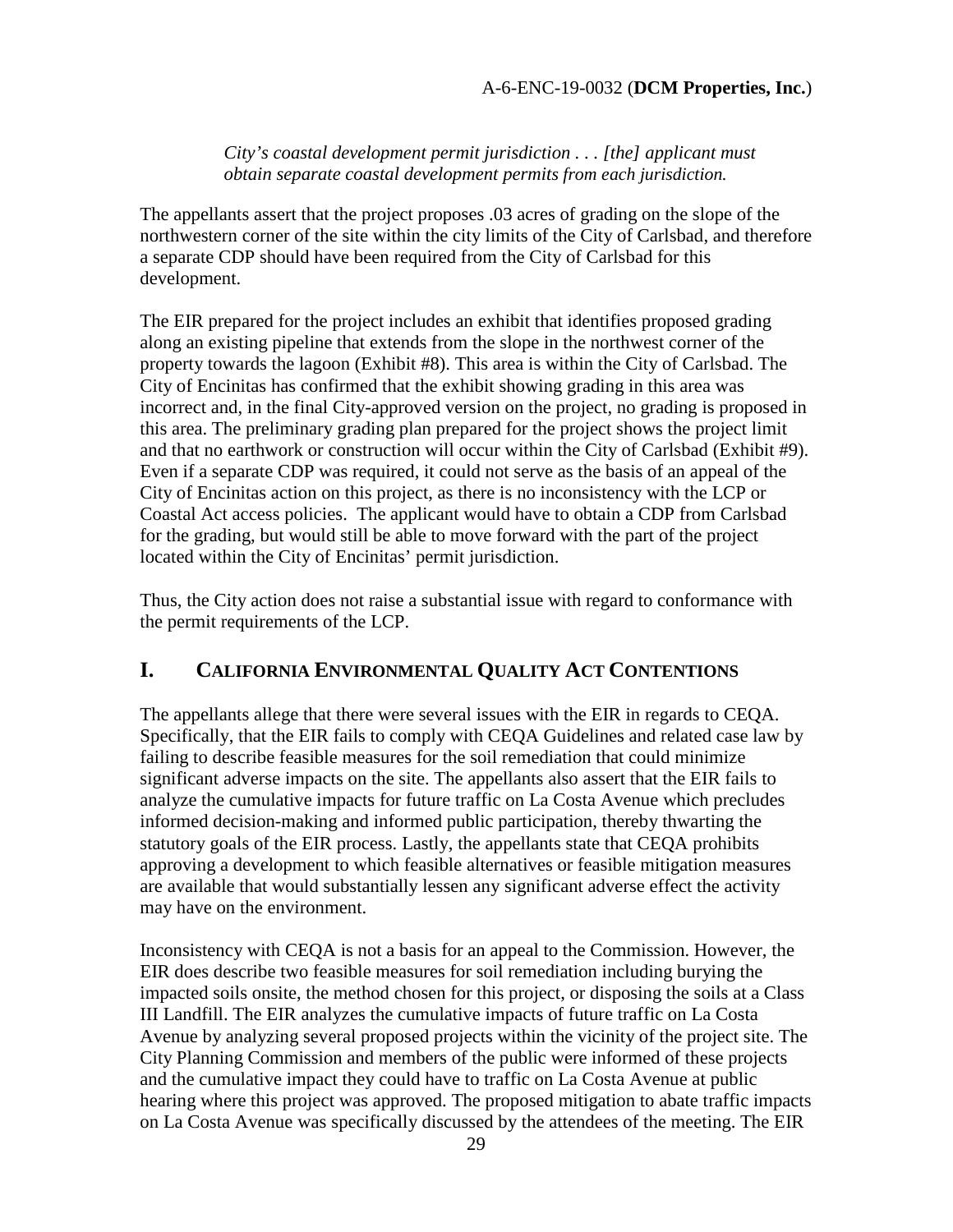considered several project alternatives and mitigated all significant impacts to less than significant levels.

As the standard of review for the appeal is the certified LCP for the City of Encinitas and the public access policies of the Coastal Act, the appellants' allegations regarding CEQA inconsistencies are do not raise valid claims regarding whether a substantial issue exists. Therefore, no substantial issue is raised.

# <span id="page-29-0"></span>**J. SUBSTANTIAL ISSUE FACTORS**

Generally speaking, the Commission considers five factors when deciding whether a project raises a "substantial issue." None of the factors support a finding of substantial issue regarding the issues raised in this appeal. As discussed above, there is overwhelming factual and legal support for the City's determination that the proposed development is consistent with the certified LCP. In this case, the proposed project is consistent with the City of Encinitas LCP policies relating to water quality, public access, biological resources, geological hazards, air quality, and agricultural resources. The project also complies with the permit requirements of the LCP and the public access and recreation policies of the Coastal Act.

The objections to the project suggested by the appellants do not raise substantial issues of regional or statewide significance, and the appellants' assertions relating to CEQA are not a proper basis for appeal. The Commission therefore finds that the City's action does not raise any substantial issue with regard to conformity with the LCP.